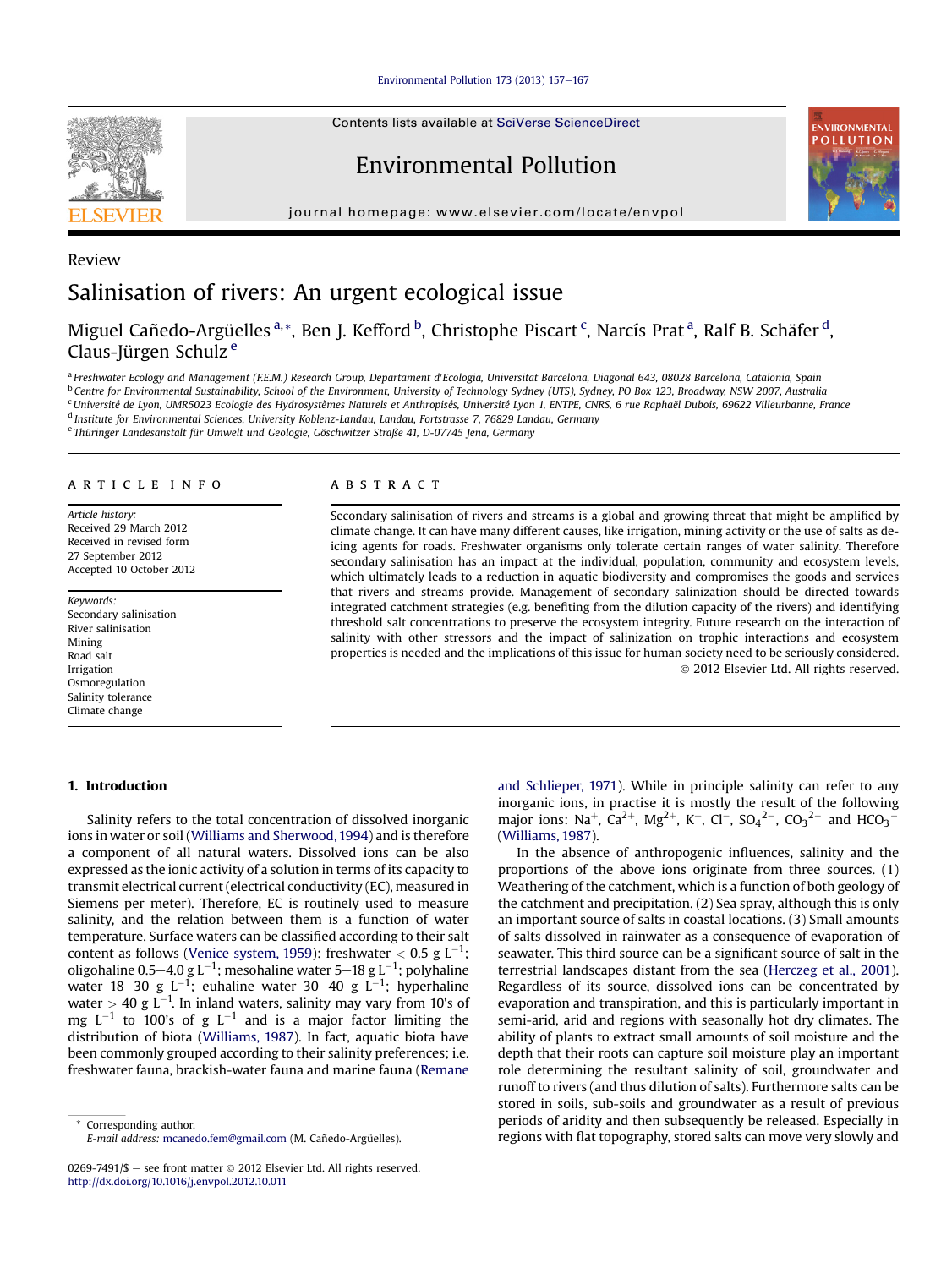remain in the landscape for an extended period. Such storage and release of salts can occur at various time-scales from seasons, decadal scale climate variations ([McNeil and Cox, 2007](#page-9-0)) to 100,000's years ([Herczeg et al., 2001\)](#page-8-0). So natural salinity of rivers is a complex and dynamic function of the climate (recent and past), the geology of its catchment, the distance from the sea, topography and vegetation.

Anthropogenic increases in salinity are referred to as secondary salinisation. This contrasts with primary salinisation, which involves the accumulation of salts originating from natural sources at a rate unaffected by human activity as outlined above. Secondary salinisation is a global and growing threat that poses a risk of causing severe biodiversity losses and compromising the ecosystem goods and services that rivers, wetlands and lakes of the world provide. Therefore, salinisation has been rated as one of the most important stressors for freshwater ecosystems in the [Millennium Ecosystem Assessment \(2005\).](#page-9-0) Moreover, in the United States salinisation is among the top 15 causes of impairment of streams being equally important as pesticide input ([US](#page-10-0) [Environmental Protection Agency, 2012\)](#page-10-0). In Australia a survey of river managers rated salinity in the top three most important environmental contaminants [\(Lovett et al., 2007](#page-9-0)). Although there are some review papers dealing with Australian rivers [\(Hart et al.,](#page-8-0) [1991](#page-8-0); [James et al., 2003;](#page-8-0) [Dunlop et al., 2005\)](#page-8-0), no comprehensive review integrating different regions of the world has been done yet. This paper reviews the major causes of secondary salinisation, its impacts on the biota of rivers, management of rivers subject to secondary salinisation and identifies future research needs in these areas under a global perspective.

### 2. What causes river secondary salinisation?

River salinisation can have many different causes (Table 1). Irrigation and rising of groundwater tables has been reported as one of the main causes of secondary salinisation, especially in the arid and semi-arid regions of the world where crop production consumes large quantities of water. Since crops absorb only a fraction of the salt of the irrigation water, salt concentrates and soil water becomes more saline ([Lerotholi et al., 2004\)](#page-9-0). These salts may be leached out through run-off and end up in the river. In addition irrigation, which is mainly developed in flat geo-morphological bottom areas (the natural salt sinks of the arid landscape), causes the mobilisation of large fossil salt storages dating from the past marine or otherwise saline geological history of the soil ([Smedema](#page-10-0) [and Shiati, 2002\)](#page-10-0). Therefore irrigation has been reported to be responsible for the salinisation of many streams, e.g. Amu Darya and Syr Darya Rivers in Central Asia ([Létolle and Chesterikoff, 1999](#page-9-0); [Crosa et al., 2006\)](#page-7-0), Breede River in South Africa [\(Scherman et al.,](#page-9-0) [2003](#page-9-0)), the Ebro River in Spain [\(Isidoro et al., 2006](#page-8-0)) and the Great Menderes in Turkey ([Koç, 2008\)](#page-9-0). In Australia, due to the climatic and geomorphological characteristics of the landscape, a great portion of groundwater is saline ([Blinn et al., 2004\)](#page-7-0). This results in river salinity via two major mechanisms a) rising ground water, due

to the clearing of natural deep-rooted native vegetation from catchments, passively flowing into rivers [\(Peck, 1978](#page-9-0); [Williams,](#page-10-0) [2001\)](#page-10-0), and b) active discharge of excess saline water into rivers ([Kefford, 1998\)](#page-8-0).

Mining activity is another major source of salts entering the rivers. Large quantities of potash salts are extracted each year for the manufacture of agricultural fertilisers. During the manufacturing process of crude salt (containing not only potash but also NaCl and other salts) huge amounts of solid residues are stockpiled. The salts are dissolved during precipitation events and may enter the surface waters. For example, in the Werra basin of Germany, around 2 million tonnes of salts currently enter the river each year [\(Richter et al., 2010\)](#page-9-0). In that basin peak chloride concentrations of more than 30 g  $L^{-1}$  ( $\approx$ 50 g NaCl g  $L^{-1}$ ) were registered during the period of maximum mining activity [\(Coring](#page-7-0) [and Bäthe, 2011](#page-7-0)) and for a long time the salinities of the lower Werra were higher than those of the North Sea ([Bäthe, 1997](#page-7-0)). The same problems have been reported in the Llobregat River near Barcelona, Spain, where the residue stockpiles have considerably altered the landscape and caused important water management problems ([Martín-Alonso, 1994](#page-9-0); [Prat and Rieradevall, 2006](#page-9-0); [Cañedo-Argüelles et al., 2012\)](#page-7-0). Mountaintop mining, a technique which involves removing 500 or more feet of a mountain to gain access to coal seams, is also responsible for large scale stream salinisation [\(Pond et al., 2008\)](#page-9-0). The exposure of coal seams to weathering and percolation during coal mining provides many opportunities for the leaching of sulphate from coal wastes into surface waters ([Fritz et al., 2010;](#page-8-0) [Bernhardt and Palmer, 2011\)](#page-7-0). By contrast to salt mining, where the main ions are Na $^+$  and Cl $^-$ , SO $_4{}^{2-}$ is the dominant ion in the coal mining effluent. In the Central Appalachians, identified as the most biologically diverse freshwater systems in North America, more than 10% of their total area is disturbed by surface mining [\(Palmer et al., 2010](#page-9-0)). As a result of mining activities, impacted streams can have 30- to 40-fold increases in  $SO_4^2$  concentrations [\(Hartman et al., 2005;](#page-8-0) [Pond](#page-9-0) [et al., 2008\)](#page-9-0) and 10-fold increases in conductivity ([Johnson et al.,](#page-8-0) [2010\)](#page-8-0).

In the cold regions of the world stream salinisation has been often reported as the result of the use of salts as de-icing agents for roads [\(Williams et al., 2000](#page-10-0); [Löfgren, 2001;](#page-9-0) [Ruth, 2003](#page-9-0)). During 1961-66 the amount of salts used to de-ice North American roads increased from 909,000 to 1,347,000 tonnes per winter ([Hanes](#page-8-0) [et al., 1970](#page-8-0)). During the 1980s the amount of salts applied to roads increased to 10 millions of tonnes per year only in the United States [\(Salt Institute, 1992\)](#page-9-0). Nowadays around 14 million of tonnes are applied annually in North America ([Environment Canada,](#page-8-0) [2001\)](#page-8-0). Most of the salts used on roads are transported to adjacent streams during rainfall events and snow melting periods [\(Williams](#page-10-0) [et al., 2000](#page-10-0)). Consequently, chloride concentrations have been measured at over 18 g L<sup>-1</sup> (  $\approx$  30 g NaCl g L<sup>-1</sup>) in road runoff water ([Environment Canada, 2001\)](#page-8-0). Concentrations downstream from major roads have been recorded to be up to 31 times higher than comparative upstream concentrations ([Demers and Sage, 1990\)](#page-8-0) and

Table 1

Some examples for rivers subjected to secondary salinisation.

| Site                           | Region       | Source of salinisation          | Selected references                                        |
|--------------------------------|--------------|---------------------------------|------------------------------------------------------------|
| Amu Darya and Syr Darya rivers | Central Asia | Irrigation for agriculture      | Létolle and Chesterikoff, 1999; Crosa et al., 2006;        |
|                                |              |                                 | Smedema and Shiati, 2002                                   |
| Appalachians                   | USA          | Coal mining                     | Pond et al., 2008; Fritz et al., 2010; Palmer et al., 2010 |
| Murray-Darling basin           | Australia    | Clearing of natural vegetation  | Williams, 2001; Kefford et al., 2006a; Muschal, 2006       |
| Meurthe River                  | France       | Soda production factories       | Piscart et al., 2005a.b                                    |
| Werra, Weser and Wipper rivers | Germany      | Salt mining                     | Ziemann et al., 2001; Bäthe and Coring, 2011               |
| Umbilo. Kat and Vaal rivers    | South Africa | Sewage and industrial effluents | Williams et al., 2003; Lerotholi et al., 2004; Dikio, 2010 |
| White mountains                | USA          | Deicer for roadways             | Kaushal et al., 2005                                       |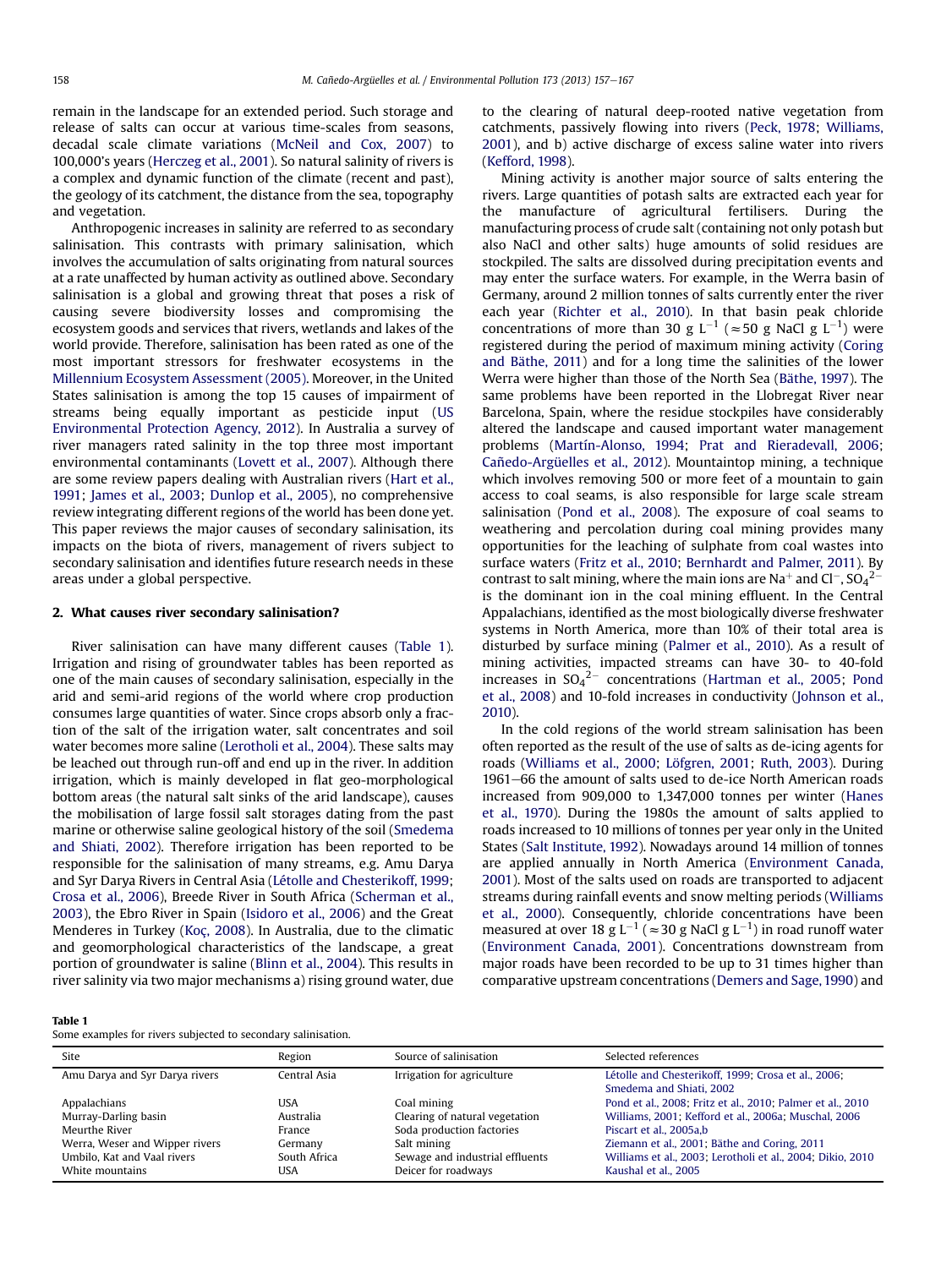some rural streams have registered chloride concentrations exceeding 0.1 g L $^{-1}$  (  $\approx$  0.16 g NaCl g L $^{-1})$  which are similar to those found in the salt front of the Hudson River estuary ([Kaushal et al.,](#page-8-0) [2005\)](#page-8-0).

These are the most frequently reported causes for river salinisation, but the salts entering the world rivers can have many different origins including discharge from industrial activities ([Piscart et al., 2005b](#page-9-0); [Dikio, 2010](#page-8-0)), gulp injection or salt dilution technique ([Wood and Dykes, 2002](#page-10-0)), sewage treatment plant effluents [\(Silva et al., 2000](#page-10-0); [Williams et al., 2003](#page-10-0); [Lerotholi et al.,](#page-9-0) [2004\)](#page-9-0) or reduced river discharge due to damming ([Mirza, 1998\)](#page-9-0). Thus, it can be stated that river secondary salinisation is a worldwide phenomenon that can have many different causes. The aim of this review is to synthesize and interpret most of the available information concerning river salinization, providing a global picture of its implications for river ecosystems.

## 3. What is the impact of secondary salinisation on river ecosystems?

## 3.1. Impact at different levels of ecosystem organisation

#### 3.1.1. Organism/individual

Freshwater organisms need to maintain an internal osmotic pressure relative to the media in which they live. This means that their internal 'salinity' is greater than the external salinity and they must expend energy to maintain ions in their bodies and exclude water. If the salinity of the external water becomes higher than the internal salinity, they will have to either cope with a higher internal salinity (osmocomform) or spend energy to expel ions and keep water. True osmocomforming species (those whose body fluids change directly with a change in the concentrations of dissolved ions in the water) do not exist in freshwater, as their tissue would be too thin for normal metabolic processes, but some freshwater species osmoregulate (i.e. they actively regulate the osmotic pressure) at low salinity and then osmocomform at higher salinities. Some species show different osmoregulatory traits depending on their life-cycle stage, e.g. Macrobrachium rosenbergii inhabits brackish-water as a larval stage and develops mechanisms for withstanding the osmoregulatory stresses of fresh water as adult ([Funge-Smith et al., 1995](#page-8-0)). Most freshwater species are osmoregulators, and this has a metabolic cost that may affect the organism's long term viability or resilience ([Hart et al., 1991\)](#page-8-0), and thus might play a role in natural selection [\(Piscart et al., 2006\)](#page-9-0). The concentration of hemolymph solutes in freshwater animals is generally lower than 16 g  $\mathsf{L}^{-1}$  of NaCl ([Withers, 1992](#page-10-0)) and they rarely survive salinities above 25 g L $^{-1}$  [\(Pinder et al., 2005](#page-9-0)). When the salt concentration of the medium becomes too high the osmoregulatory mechanisms will collapse resulting in cellular damage and possibly death.

One might expect that freshwater organisms would thus perform optimally at intermediate salinity where their energy expenditure on osmoregulation would be least. Certainly some freshwater invertebrates ([Kefford and Nugegoda, 2005;](#page-8-0) [Kefford](#page-8-0) [et al., 2006b\)](#page-8-0) and fish [\(Konstantinov and Martynova, 1993](#page-9-0); [B](#page-7-0)œ[uf](#page-7-0) [and Payan, 2001](#page-7-0)) species have optimal growth at intermediate salinity but in other species growth is unaffected by salinity until some threshold is reached after which growth decreases ([B](#page-7-0)œ[uf and](#page-7-0) [Payan, 2001](#page-7-0); [Hassell et al., 2006](#page-8-0)). Indeed, osmoregulation is probably more complex as it involves not just the regulation of total osmotic pressure but also the regulation of individual inorganic ions, intracellular vs. extracellular regulation and conforming, acid-base balance and a number of organic ions ([Burton, 1991;](#page-7-0) [Henry and Wheatly, 1992;](#page-8-0) [Madsen et al., 1996](#page-9-0); [Patrick and Bradley,](#page-9-0) [2000](#page-9-0)). The ecological implications of these complexes in the physiology of osmoregulation have not been studied. For example it is not known whether it is individual ions, some function of several ions or the total ions that are setting the upper (and lower) salinity limits of species.

Salinisation can affect the organisms in several different ways from increasing stress to causing outright mortality, determining the viability of populations. The hatching rates of zooplankton diapausing (resting) eggs and the germination of aquatic plant seeds can be reduced by exposure to saline conditions [\(Nielsen](#page-9-0) [et al., 2003;](#page-9-0) [Bailey et al., 2004](#page-7-0)). In aquatic plants of Potamogeton sp. key morphological aspects related to functionality were significantly affected by salinisation [\(van den Brink and van der Velde,](#page-10-0) [1993\)](#page-10-0). The growth of the clam Corbicula fluminea and Ceriodaphnia fecundity were significantly reduced by the effect of mining effluents [\(Kennedy et al., 2003](#page-8-0)). [Silva and Davies \(1999\)](#page-10-0) registered an increase in invertebrates' oxygen consumption at intermediate salinities attributed to physiological stress, while beyond certain salinity (8.2 ppt) oxygen consumption sharply decreased due to the organisms' collapse. In the trichoptera Hydropsyche exocellata the magnitude of fluctuating asymmetry (i.e. random and small deviation from perfect bilateral symmetry in morphological traits) [\(Bonada et al., 2005\)](#page-7-0) and catalase and enzymatic activities [\(Barata et al., 2005](#page-7-0)) were positively related to conductivity. The mosquito Aedes aegypti is known to decrease growth at high salinities, and this could be due to decreased feeding rates to avoid ingestion of ions at greater rates than can be eliminated by the excretory system ([Clark et al., 2004](#page-7-0)). Conductivity can also affect key aspects of insect populations such as oviposition ([Carver et al., 2009](#page-7-0)), pupation and emergence ([Hassell et al., 2006\)](#page-8-0). The baseline corticosterone levels of the Jefferson Salamander (Ambystoma jeffersonianum) significantly increased as a result of increased conductivity, indicating a stress induced response that could affect growth [\(Chambers, 2011](#page-7-0)). The frog Rana clamitans showed significant malformations when affected by road salt ([Karraker, 2007\)](#page-8-0). In fishes increased salinity has been reported to reduce food intake and conversion and growth and respiration rates [\(B](#page-7-0)œ[uf and Payan, 2001\)](#page-7-0). One common response of all aquatic animals to increased salinity is avoidance. Some species may remain in diapause during which the eggs or cysts can tolerate higher salinities, other species with some mobility can move to shallower depths that may allow survival and the more mobile organisms might migrate to areas with lower conductivity [\(James](#page-8-0) [et al., 2003](#page-8-0); [Dunlop et al., 2005;](#page-8-0) [Karraker, 2007](#page-8-0)). At an evolutionary level, it has been suggested that the organisms exposed to long-term salinisation might be more salinity tolerant [\(Kay et al.,](#page-8-0) [2001](#page-8-0)), although a recent study comparing invertebrate communities of different regions around the world did not support that hypothesis ([Kefford et al., 2012a](#page-8-0)).

## 3.1.2. Population/community/ecosystem

At a community level some species can be more competitive than others under high salinity conditions [\(Busse et al., 1999](#page-7-0); [Sarma](#page-9-0) [et al., 2002;](#page-9-0) [Kefford and Nugegoda, 2005](#page-8-0)). The salinisation of rivers may favour the physiologically tolerant taxa, which use the energetic cost of osmoregulation as an avenue to escape from the adverse influences of predation and competition [\(McEvoy and](#page-9-0) [Goonan, 2003](#page-9-0); [Coring and Bäthe, 2011;](#page-7-0) [Millán et al., 2011](#page-9-0)). Therefore, salinisation may enhance the colonisation of alien and exotic species while preventing the establishment of persistent populations of sensitive freshwater species ([Braukmann and Böhme,](#page-7-0) [2011](#page-7-0)). After salinisation of the river system, several crustacean species colonised the River Weser (Germany) proceeding from its estuary [\(Bäthe, 1997](#page-7-0)) and exotic species were significantly associated to the highest salinity reaches of the Meurthe River (France) ([Piscart et al., 2005b](#page-9-0)). This is particularly true with non-continental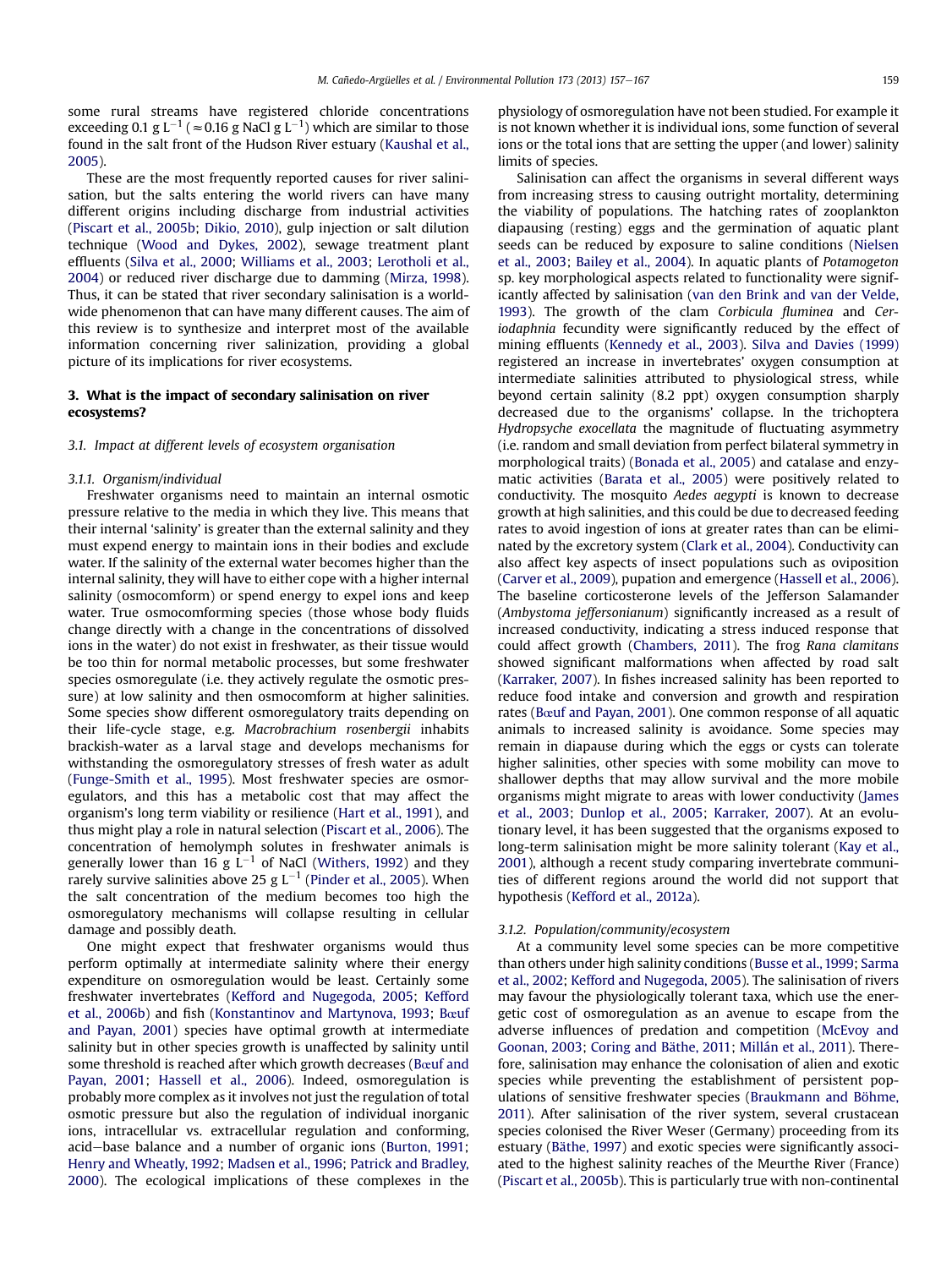non-native species, which have to cope with high salinity during the translocation stage and are hence much more salt-tolerant than their native counterparts [\(Piscart et al., 2011](#page-9-0)). Salinisation can also promote the transmission of parasites within the river. For example the parasite Polymorphus minutus increased the tolerance of Gammarus roeseli to salinity stress thus increasing the parasite fitness ([Piscart et al., 2007\)](#page-9-0). The salinity-driven changes in the community composition can have effects on the trophic cascade, although only one case is documented. [Dickman and Gochnauer \(1978\)](#page-8-0) found that salt stress caused a reduction in algal diversity due to a reduction in phytophagous grazers. Under normal conditions, these grazers preserve a higher algal diversity by preventing Cocconeis placentula (the dominant alga) from overgrowing and out-competing the other major algal species.

River salinisation can also have an impact on important ecosystem processes. Increasing NaCl concentrations led to the immediate release of NH<sub>4</sub><sup>+</sup> and Fe<sup>2+</sup> from sediments of the River Murray floodplain (Australia) due to cations competition ([Baldwin](#page-7-0) [et al., 2006\)](#page-7-0). The same study reported a significant change of the archael (methanogen) population with increasing NaCl loading corresponding with a significant decrease in methane production. Increasing SO $_4{}^{2-}$  concentrations due to mining activity are known to stimulate microbial sulphate reduction leading to elevated HS $^-\,$ concentrations [\(Bernhardt and Palmer, 2011](#page-7-0)). Beyond its direct phytotoxicity, HS<sup>–</sup> can have major biogeochemical impacts by interfering with the Fe $-P$  bounds (thereby releasing P) and by inhibiting nitrification [\(Bernhardt and Palmer, 2011](#page-7-0)), both of which processes contribute to stream eutrophication. The high concentrations of salinity can also lead to the sedimentation of suspended particles on stream substrates. This can affect periphyton growth ([Hart et al., 1991\)](#page-8-0) and may also result in increased light infiltration into the water column enhancing algal blooms [\(Dunlop et al.,](#page-8-0) [2005](#page-8-0)). Breakdown of allochthonous organic matter can be reduced by salinity [\(Fritz et al., 2010;](#page-8-0) [Schäfer et al., 2012](#page-9-0)). This could result in a lower carrying capacity of the ecosystem (e.g. less biomass in the system) and affect the provision of food to humans (e.g. fish). Salinity related changes in the habitat can also have implications for the ecosystem structure. After reducing the salt load the re-colonization of the salinised zone of the River Werra (Germany) by aquatic macrophytes led to a decline in phytoplankton (against a background of nearly unchanged nutrient contents) and structural changes in the macrozoobenthos community [\(Coring and Bäthe, 2011\)](#page-7-0). Elevated salinity in riparian zones can diminish the presence of riparian vegetation, increasing the amount of light which enters the stream and changing the ecosystem from heterotrophic to autotrophic [\(Boulton and Brock,](#page-7-0) [1999](#page-7-0); [Millán et al., 2011](#page-9-0)). Moreover, riparian vegetation buffers the nutrient load of the stream from overland flows and its loss can alter the cycling of nutrients and organic contaminants [\(Dunlop](#page-8-0) [et al., 2005\)](#page-8-0). The ecosystem level response to secondary salinisation is therefore a complex function of the interactions between the chemical and biological compartments at different levels of organization, and understanding such interactions will require a multidisciplinary approach.

#### 3.2. Response of different community parameters

Secondary salinisation produces structural changes in freshwater communities in terms of density, species richness and functional aspects. Although the response may differ among organisms, secondary salinisation usually leads to increased densities of r-strategist taxa and a reduction in species richness, resulting in lower diversity and evenness ([Bunn and Davies, 1992](#page-7-0); [García-Criado et al., 1999](#page-8-0); [Petty et al., 2010;](#page-9-0) [Schulz, 2010](#page-10-0)) and in a reduction of trait diversity (see below). River salinisation has been reported to adversely affect macrophyte cover ([van den Brink and](#page-10-0) [van der Velde, 1993;](#page-10-0) [Nielsen et al., 2003\)](#page-9-0) and insect abundance ([Carver et al., 2009\)](#page-7-0), while it can promote growth of bacteria ([Dickman and Gochnauer, 1978](#page-8-0)) and phytobenthos ([Coring and](#page-7-0) [Bäthe, 2011\)](#page-7-0) and the proliferation of euryhaline taxa [\(Bunn and](#page-7-0) [Davies, 1992](#page-7-0)). High salt concentrations have been reported to reduce diatom ([Busse et al., 1999\)](#page-7-0), macroinvertebrate ([Kefford et al.,](#page-8-0) [2011;](#page-8-0) [Cañedo-Argüelles et al., 2012\)](#page-7-0), amphibian ([Odum, 1988](#page-9-0)) and fish ([Ferreri et al., 2004\)](#page-8-0) species density, and to increase invertebrate drift [\(Wood and Dykes, 2002\)](#page-10-0). As a consequence of reduced species density and richness and increased abundances of the most tolerant taxa, diversity is generally low in salinised rivers [\(Schulz,](#page-10-0) [2000](#page-10-0)). Over long time periods, genetic diversity may also be reduced and affect the ecosystem resilience ([Dunlop et al., 2005\)](#page-8-0). Nonetheless the relation between increased salinity and reduced diversity may not be linear. Some studies did not detect any strong response of diversity to salinity gradients below an EC of  $\approx$  10 mS cm<sup>-1</sup> ( $\approx$  5.6 ppt at 25 °C) ([Horrigan et al., 2005](#page-8-0)). However, several other studies have found reduced species richness or diversity [\(Piscart et al., 2005b](#page-9-0); [Kefford et al., 2006a,](#page-8-0) [Kefford et al.,](#page-8-0) [2011\)](#page-8-0) or changes in community [\(Kefford et al., 2010](#page-8-0); [Cañedo-](#page-7-0)[Argüelles et al., 2012](#page-7-0); [Schäfer et al., 2012](#page-9-0)) well below this level. [Piscart et al. \(2005a\)](#page-9-0) registered higher diversities at intermediate  $(0.42-1.24 \, \text{mS} \, \text{cm}^{-1})$  than at low  $(0.24-0.34 \, \text{mS} \, \text{cm}^{-1})$  or high  $(2.24-4.36 \text{ mS cm}^{-1})$  salinities when analysing net-spinning caddisfly assemblages along a secondary salinisation gradient. They suggested that this could be related to the intermediate disturbance hypothesis [\(Townsend et al., 1997](#page-10-0)), i.e. diversity would be highest at an intermediate level of salinity due to the co-occurrence of freshwater and halotolerant species. [Kefford et al. \(2011\)](#page-8-0) observed that total macroinvertebrate species richness peaked at slightly elevated salinities (0.30–0.49 mS  $cm^{-1}$ ) in south–east Australia, while it was reduced at both lower and higher salinity. Three hypotheses are given as to why such patterns in richness and salinity would be observed, including: some species having a physiological optimum at a slightly elevated salinity (discussed above); slightly elevated salinity might support both salt sensitive and tolerant species; and the possibility of confounding variables with salinity.

All of the studies regarding on how secondary salinisation may affect trait diversity, have been focused on aquatic invertebrates. Salinised rivers might be characterised by a trait composition usually adopted in variable environments (e.g. multivoltine cycles) or constraining habitats (e.g. asexual reproduction) ([Piscart et al., 2006\)](#page-9-0). Increased salinity is associated with a loss of grazer and shredder species in favour of predators and filter and deposit feeders ([Marshall and Bailey, 2004;](#page-9-0) [Piscart et al., 2006;](#page-9-0) [Kefford et al., 2012b\)](#page-8-0), a reduction in species with limited dispersal abilities [\(Schäfer et al.,](#page-9-0) [2011;](#page-9-0) [Kefford et al., 2012b\)](#page-8-0), an increase in air-breathing species ([Schäfer et al., 2011](#page-9-0); [Kefford et al., 2012b\)](#page-8-0) and a modification of the reproduction mode (e.g. internal development of eggs or laying eggs out of the water to protect the young) [\(Piscart et al., 2006\)](#page-9-0).

#### 3.3. Response of different types of organisms

Besides the fact that the excess of single ions such as  $K^+$  and  $Mg^{++}$  may cause specific toxic effects [\(Ziemann and Schulz, 2011\)](#page-10-0), the tolerance to salinity can vary greatly among organisms. In general direct adverse localised effects to freshwater communities are expected to occur if salinity is increased to  $1-3$  mS cm<sup>-1</sup> [\(Hart](#page-8-0) [et al., 1991](#page-8-0); [Chapman et al., 2000;](#page-7-0) [James et al., 2003;](#page-8-0) [Böhme, 2011\)](#page-7-0) although regional scale loss of species richness and change in community composition might occur at lower level ([Environmental](#page-8-0) [Protection Agency, 2010;](#page-8-0) [Kefford et al., 2010, 2011;](#page-8-0) [Merriam et al.,](#page-9-0) [2011\)](#page-9-0). The tolerance of some groups of organisms is much more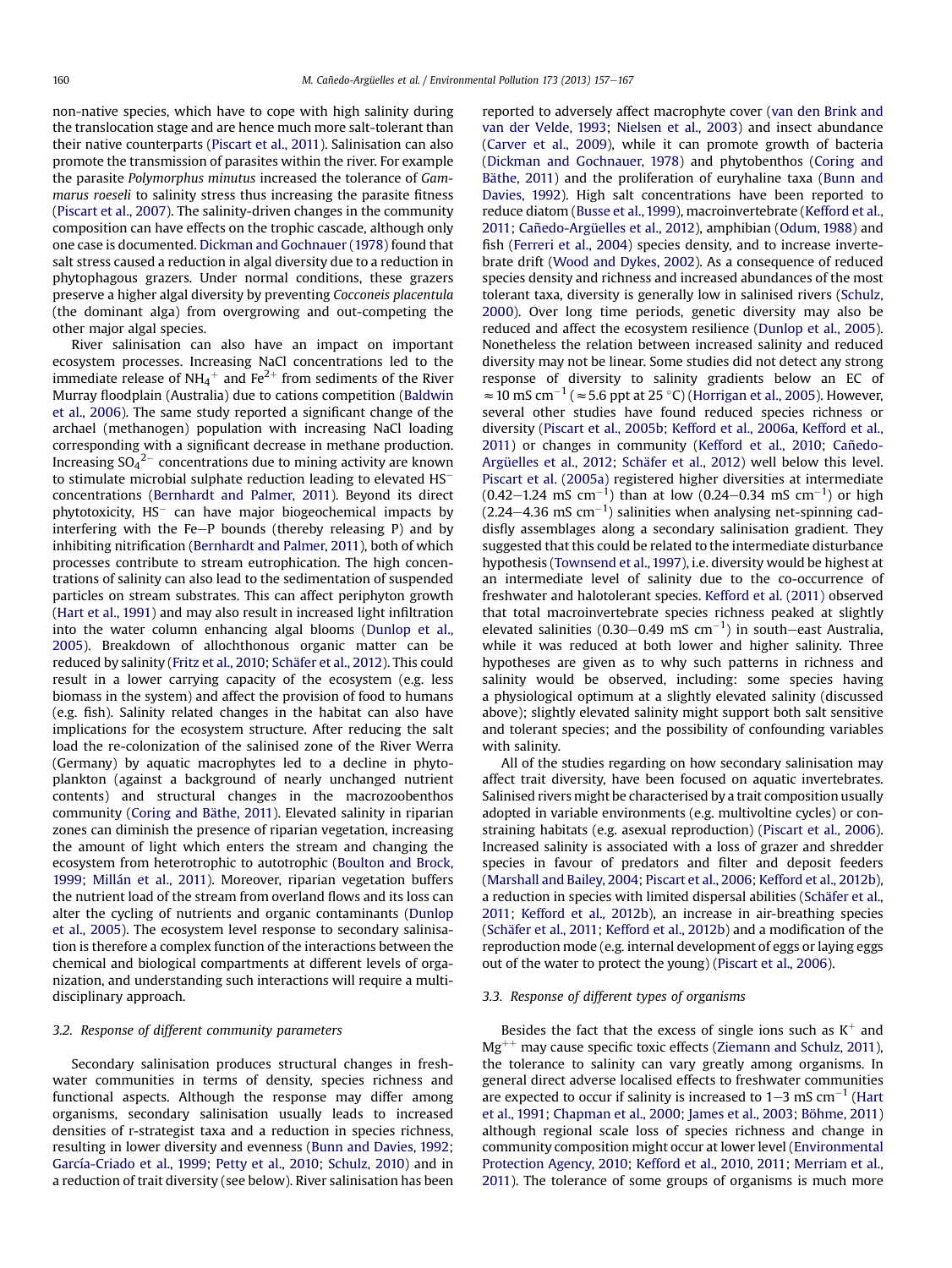documented than others, e.g. most of the information regarding the salinity tolerance of bacteria comes from studies in estuaries, which findings are of limited relevance for inland parts of rivers. Regarding algae, it is known that salinity can reduce the number of planktonic algae [\(Batterton and Baalen, 1971](#page-7-0); [Kipriyanova et al.,](#page-9-0) [2007;](#page-9-0) [Coring and Bäthe, 2011\)](#page-7-0) and photosynthetic efficiency of epilithic algae [\(Silva and Davies, 1999\)](#page-10-0). [Zimmermann-Timm \(2007\)](#page-10-0) reported that diatoms react to changes in Cl $^-$  as low as 100 mg L $^{-1}$ ( $\approx$ 0.14 mS cm $^{-1}$ ). [Ziemann et al. \(2001\)](#page-10-0) registered a shift in the composition of the diatom assemblages of river Wipper after salt pollution and established that a maximum chloride concentration of 400 mg L<sup>-1</sup> ( $\approx$  0.6 mS cm<sup>-1</sup>) should not be exceeded to ensure the dominance of freshwater diatom species. Nonetheless detailed information on the salinity tolerance of algae is still lacking. A large proportion of macrophytes are sensitive to salinity concentrations between 1.5 and 3 mS  $\rm cm^{-1}$  ([Hart et al., 1991](#page-8-0); [James et al., 2003;](#page-8-0) [Dunlop et al., 2005](#page-8-0); [Kipriyanova et al., 2007\)](#page-9-0) although several freshwater species (e.g. Ranunculus circinatus) have been reported to be unaffected by salinities higher than that [\(van den Brink and](#page-10-0) [van der Velde, 1993;](#page-10-0) [Warwick and Bailey, 1997](#page-10-0)). Salinisation can affect the photosynthetic rate of aquatic plants too. In example Canadian waterweed (Elodea canadensis) reduces its net photosynthesis production at such low levels of salt as 100 mg Cl $^-$  L $^{-1}$ ([Zimmermann-Timm, 2007\)](#page-10-0). The information regarding zooplankton tolerances to salinity is scarce. [Hall and Burns \(2002\)](#page-8-0) determined the 96 h LC50 of Daphnia carinata at 1400 mg Cl L<sup>-1</sup> (  $\approx$  2 mS cm<sup>-1</sup>), and most of the Australian rotifer and cladoceran wetland species have not been recorded in salinities higher than 25 mS cm $^{-1}$  [\(Blinn et al., 2004\)](#page-7-0). In the Chany Lake (western Siberia) zooplankton richness strongly decreased in the range of  $0.3-$ 3.0 g L<sup>-1</sup> ([Kipriyanova et al., 2007\)](#page-9-0). Given their wide use as indicators of water quality and ecosystem health, there is much information concerning the salinity tolerances of stream invertebrates. Ephemeroptera, Plecoptera and Pulmonate snails are the most sensitive taxa. These taxa show 48-h and 72-h LC50 around  $5 20 \, \text{m}$ S cm $^{-1}$  [\(Williams et al., 2003;](#page-10-0) [Hassell et al., 2006;](#page-8-0) [Echols](#page-8-0) [et al., 2010;](#page-8-0) [Kefford et al., 2012a\)](#page-8-0) and they have been rarely registered in salinities higher than 3 mS  $cm^{-1}$ . Ephemeroptera, Plecoptera and Trichoptera species richness (EPT) decreases over the entire salinity range ([García-Criado et al., 1999;](#page-8-0) [Kennedy et al.,](#page-8-0) [2003;](#page-8-0) [Hartman et al., 2005;](#page-8-0) [Pond et al., 2008;](#page-9-0) [Pond, 2010;](#page-9-0) [Kefford et al., 2011\)](#page-8-0). On the other side, Crustacea, Coleoptera and certain Diptera (e.g. Ceratopogonidae) and Odonata (e.g. Coenagrionidae) are among the most tolerant [\(Berenzina, 2002](#page-7-0); [Kefford](#page-8-0) [et al., 2004b, 2006a](#page-8-0); [Dunlop et al., 2008](#page-8-0)). Shifts from salinitysensitive taxa to communities with more tolerant taxa have been registered to occur between 0.8 and 1.0 mS  $cm^{-1}$  ([Dunlop et al.,](#page-8-0) [2005;](#page-8-0) [Horrigan et al., 2005\)](#page-8-0) and a significant reduction in species richness has been observed above 1.5 mS cm $^{-1}$  [\(Kefford et al., 2011\)](#page-8-0). With even smaller increases in salinity total species richness could increase and EPT richness decrease [\(Kefford et al., 2011\)](#page-8-0), leading to changes in community [\(Kefford et al., 2010](#page-8-0)). Nonetheless, it should be noticed that the response of the invertebrate species richness might not follow a threshold model, but peak at slightly elevated salinity (0.3–0.5 mS cm $^{-1}$ ) [\(Kefford et al., 2011](#page-8-0)). Amphibians are particularly sensitive to salinisation as they are generally poor osmoregulators ([Dunlop et al., 2005](#page-8-0)). However, given their mobility, adult frogs may escape localized rising salinity by dispersing to a more favourable environment and laying their eggs there [\(Viertel, 1999](#page-10-0)) but would be at greater risk where salinisation is more uniform. Several studies have confirmed adverse effects of salinities ranging between 2 and 3 mS  $cm^{-1}$  over the embryonic and larval stages of different frog species [\(Chinathamby et al., 2006;](#page-7-0) [Sanzo and Hecnar, 2006](#page-9-0); [Karraker, 2007](#page-8-0); [Smith et al., 2007\)](#page-10-0). Fish have broader salinity gradients, with juveniles showing optimal

development below 6 mS  $cm^{-1}$  and adults below 13 mS  $cm^{-1}$ ([James et al., 2003](#page-8-0)). Acute salinity tolerances of Australian freshwater fish have been registered to range between 2.7 and 82 mS  $cm^{-1}$  [\(Kefford et al., 2004c](#page-8-0)). However, the very early life stages of fish, such as sperm and eggs before hardening, have been shown to be more salt sensitive ([Chotipuntu, 2003](#page-7-0); [Whiterod and](#page-10-0) [Walker, 2006](#page-10-0)) and the ecological consequences of this will depend on seasonal pattern in breading and salinity variation. Furthermore lower salinity concentrations have been reported to cause adverse effects over the river fish fauna. Not exceeding the threshold salinity as established in laboratory toxicity tests of 95% of the fish species tested in the Murray Darling Basin (Australia) required salinities below 3400 mg L<sup>-1</sup> of Cl<sup>-</sup> ( $\approx$ 5 mS cm<sup>-1</sup>) ([Muschal, 2006](#page-9-0)). In Germany, a threshold of 80 mg  $L^{-1}$  of potash concentration has been stated for fish toxicity in the Weser River ([Bäthe and Coring, 2011](#page-7-0)) and diversity losses up to the 10th percentile were expected for fish at 750 mg  $L^{-1}$  of Cl<sup>-</sup> ( $\approx$ 1 mS cm-1 ) in the Saale, Bode and Elbe Rivers [\(Böhme, 2011](#page-7-0)). In the Great Menderes Basin (Turkey) maximum conductivities of 6.9 mS cm<sup>-1</sup>, resulted in the extinction of carp (Cyprinus carpio), which was previously the most abundant fish species, and the wels catfish (Silurus glanis) [\(Koç, 2008\)](#page-9-0). We hypothesise that the outlined effects may also translate to effects on higher trophic levels such as aquatic birds, mammals and reptiles, but there is a paucity of studies on this issue. However, given that secondary salinisation leads to larger populations of just a few species, shorter and less complex food chains can be expected ([Zimmermann-Timm, 2007\)](#page-10-0).

#### 3.4. Interaction of salinity with other environmental factors

The tolerance to salinity of freshwater organisms can vary depending on other environmental factors. Low temperatures have been reported to increase the salinity tolerance of the cladoceran Daphnia carinata ([Hall and Burns, 2002](#page-8-0)), zebra mussel (Dreissena polymorpha) and quagga mussel (Dreissena rostriformis bugensis) ([Spidle et al., 1994](#page-10-0)), the mayfly Isonychia bicolor [\(Kennedy et al.,](#page-8-0) [2004\)](#page-8-0) and salmonid fish ([B](#page-7-0)œ[uf and Payan, 2001](#page-7-0)). Water hardness can also alleviate Na toxicity. [Kennedy et al. \(2005\)](#page-8-0) registered a strong inverse relationship between Na<sub>2</sub>SO<sub>4</sub> toxicity and hardness  $(CaCO<sub>3</sub>)$ . Some alterations in pH can occur with an increase in salinity. The dominance of either hydrogen  $(H^+)$  or hydroxide  $(OH<sup>-</sup>)$  ions will determine the buffer capacity of the river against increased salt content [\(Dunlop et al., 2005](#page-8-0)). However, [Zalizniak](#page-10-0) [et al. \(2009\)](#page-10-0) observed that acidic pH had no effect on Physa acuta salinity tolerance but an extreme alkaline pH (11) increased its salinity sensitivity. An increase in salinity can also have a strong effect on ion uptake and toxicity. For example, the increase in Cl<sup>-</sup> results in the formation of cadmium chloride species that are of much lower toxicity than the free  $Cd^{2+}$  ions ([De Wolf et al., 2004](#page-7-0)). It has been reported that fungi can tolerate  $Cd^{2+}$  and bacteria can tolerate  $Hg^{2+}$  in media with chlorine levels comparable to those occurring in oceans ( $\approx$  19 g Cl L<sup>-1</sup>) [\(Babich and Stotzky, 1983](#page-7-0)). Also metal uptake by the submersed plant species Elodea canadensis and Potamogeton natans was reduced at higher salinities ([Fritioff et al.,](#page-8-0) [2005\)](#page-8-0). The most common detected response has been a decrease in toxicity of chemicals with increasing but still non-stressful salinity [\(Hall and Anderson, 1995](#page-8-0)), although the toxicity of some organic compounds (e.g. pyrethroid insecticides) has been reported to increase with increasing salinity ([Dyer et al., 1989](#page-8-0); [Hall and](#page-8-0) [Anderson, 1995\)](#page-8-0). Salinity in most cases is likely to reduce metal bioavailability due to complexation of major ions and hence reduction of the bio-available free metal. Moreover, salinity influences the distribution of especially polar pesticides between water and sediment or suspended particles via the salting out effect and thus may influence pesticide effects [\(Saab et al., 2011\)](#page-9-0). However,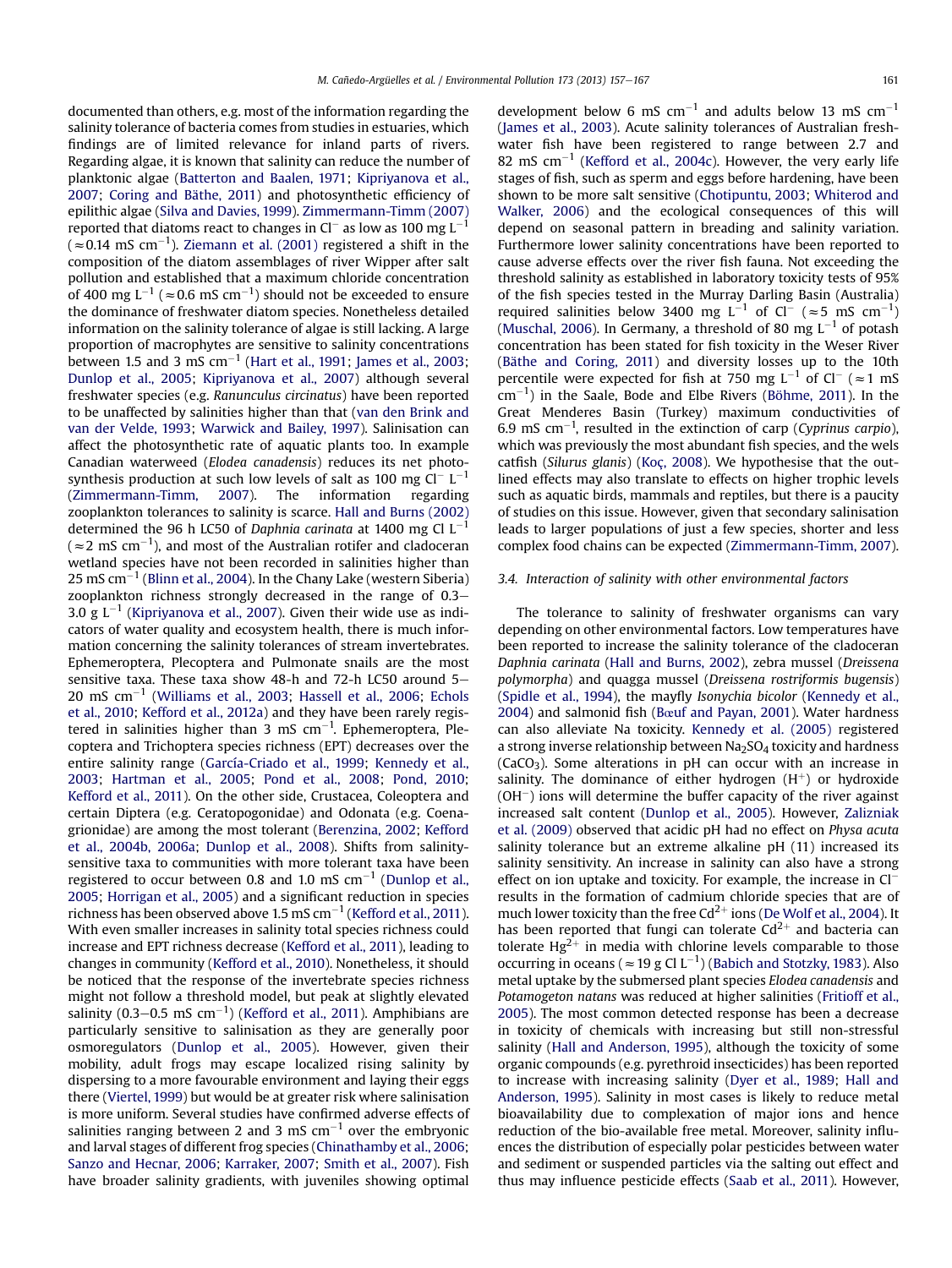a field study on the effects of pesticides found no interaction between salinity and pesticide effects ([Schäfer et al., 2012\)](#page-9-0). Most studies of salinity with other chemicals have concerned the effect of non-physiologically stressful salinity (to the species being studied) on its sensitivity to some other chemical toxicant. Practically nothing is known about the effect of physiologically stressful salinities combined with chemical toxicants, although presumably the effect of both would be greater than additive. Since salinity is often increased as a result of polluted effluents, e.g. coal mining effluents contain potentially harmful chemicals such as Selenium ([Maggard, 2004](#page-9-0)), research should focus on the interaction of salinity with specific chemicals occurring in the respective point sources (e.g. mining, industrial activities).

The toxicity of salts and the relation between salinity and chemical compounds is dependent on the water ionic composition. Several studies demonstrated that different saline water types have different toxicity on aquatic invertebrates [\(Mount et al., 1997](#page-9-0); [Kefford et al., 2004c;](#page-8-0) [Zalizniak et al., 2006, 2009](#page-10-0); [Ziemann and](#page-10-0) [Schulz, 2011\)](#page-10-0). Although the toxicity of many proportions of ions remains to be reported, the following generalisation can be made. Pure NaCl is more toxic than sea water despite the latter being about 85% NaCl [\(Kefford et al., 2004c\)](#page-8-0). Saline waters with low Ca being more toxic (at least chronically) than saline waters with high Ca concentrations [\(Zalizniak et al., 2006](#page-10-0); [Zalizniak et al., 2009\)](#page-10-0). Moreover, increasing the number of cations tends to reduce toxicity ([Mount et al., 1997\)](#page-9-0). Furthermore the effect of different ionic composition may differ between acute and chronic exposure, with [Zalizniak et al. \(2006, 2009\)](#page-10-0) observing no difference between several ionic compositions for acute exposure but significant differences with chronic exposures.

#### 4. How is secondary salinisation managed?

#### 4.1. Legislation

Although the adverse effects of salinisation have been widely recognised, legislation is generally flexible when it comes to establish limits for salt concentrations in rivers. In some cases this flexibility is a consequence of the economic, political and social power of the polluting industries. West Virginia (USA) is a clear example. West Virginia's low-sulphur coal accounts for more than the 50% of the electricity used in the United States and the coal industry owns 75% of the land in West Virginia's major coal producing counties [\(Fox, 1999\)](#page-8-0). This has led to one of the most liberal environmental and labour regulations in the United States and the designation of West Virginia as an environmental sacrifice zone [\(Fox, 1999;](#page-8-0) [Palmer et al., 2010\)](#page-9-0). During the last decade some regulatory advances have been achieved and mitigation is now required for all coal mining activities authorised under Section 404 ([Fritz et al., 2010\)](#page-8-0). Even though current mitigation strategies have been proved unsuccessful when trying to restore the ecosystem functions [\(Palmer et al., 2010](#page-9-0)).

In Australia and New Zealand, the Bilateral Water Quality Guidelines ([ANZECC/ARMCANZ, 2000](#page-7-0)) provide regional salinity concentrations which range from 0.02 to 5 mS cm $^{-1}$  depending on the type of river (upland or lowland) and the region. These values serve as guidance for river management, but definite thresholds for salinity are not specified. Regional management schemes also exist in Australia, e.g. licenced discharges of saline water from mines and power stations into the Hunter River catchment above Singleton are being managed so that the EC does not exceed 0.9 mS  $cm^{-1}$ ([Muschal, 2006](#page-9-0)). In terms of drinking water the 0.8 mS  $\rm cm^{-1}$  is typically set as the upper limit in Australia [\(MDBMC, 1999\)](#page-9-0) with this value derived from the World Health Organisation guidelines, the

latest version of which state that: "The palatability of water with a total dissolved solids (TDS) level of less than about 600 mg  $\mathsf{L}^{-1}$  is generally considered to be good; drinking-water becomes significantly and increasingly unpalatable at TDS levels greater than about 1000 mg  $L^{-1}$ " [\(WHO, 2011](#page-10-0)).

In Europe no legally prescribed environmental quality standards (EQS) exist for salt. Eutrophication and acidification have been the focus of the European Water Framework Directive (WFD) ([European Commission, 2000](#page-8-0)), aimed to preserve the good ecological status of all European water bodies. Although the salinisation of European Rivers might compromise the possibility of achievement of the directive's aims in several river basins, e.g. Ebro ([Isidoro et al., 2006\)](#page-8-0) and Danube (Mádl-Szőnyi et al., 2008), little attention has been paid to this issue during the development of water quality indicators and the establishment of EQS values. This is because salinity has not been perceived as a major problem in most of Europe. While this may be so in many European regions, there are important exceptions including: most of southern Europe with a Mediterranean climate ([Barata et al., 2005](#page-7-0); [Prat and Rieradevall,](#page-9-0) [2006](#page-9-0)), northern and alpine regions where road deicing is extensive [\(Ruth, 2003\)](#page-9-0) and regions with salt mining [\(Martín-Alonso,](#page-9-0) [1994](#page-9-0); [Piscart et al., 2005b](#page-9-0); [Bäthe and Coring, 2011](#page-7-0); [Coring and](#page-7-0) [Bäthe, 2011](#page-7-0)). Consequently, sound methodological standards, mandatory guidelines and best practises for prediction and evaluation of adverse impacts of river salinisation are lacking in Europe ([Böhme, 2011\)](#page-7-0). An impact assessment methodology is usually developed at a regional level by the responsible authorities in the regions where saline discharges are recognised as an important ecological issue. In Germany the reference concentration referring to "good" condition sensu WFD is considered to be 200 mg Cl<sup>-</sup> L<sup>-1</sup> ( $\approx$ 333 g NaCl g L<sup>-1</sup>), but areas with active mining or long mining traditions represent an exception [\(Richter et al., 2010\)](#page-9-0). Since permissions to dispose of saline waters are generally a legacy of less rigorous environmental standards, today's threshold values are decided for individual cases and may be much below 200 mg Cl $^{-}$  L $^{-1}$ . In Spain water quality classes have been established according to river conductivity depending on the river typology, with the conductivity threshold for the good/moderate boundary ranging from 0.15 (for high mountain calcareous rivers) to 2.2 mS cm $^{-1}$  (for rivers in La Mancha region) [\(ORDEN ARM/2656/](#page-9-0) [2008, 2008](#page-9-0)). In France, the System of Evaluation of the Water Quality of Running Waters (Système d'évaluation de la qualité de l'eau des cours d'eau, SEQ) considers the electrical conductivity as a parameter for drinkable water with a higher limit of 2.5 mS  $\rm cm^{-1}$ referring to a "good" condition. Furthermore, ion composition in the electrical conductivity is also considered with a limit of 200 mg L<sup>-1</sup> for NaCl, 160 mg L<sup>-1</sup> for Ca<sup>2+</sup>, and 50 mg L<sup>-1</sup> for Mg<sup>+</sup>.

In the USA the United States Environmental Protection Agency (EPA), which is responsible for drinking water regulation in the United States, includes total dissolved solids (TDS) as a secondary standard, meaning that it is a voluntary guideline in the United States [\(Environmental Protection Agency, 1988\)](#page-8-0). The actual water quality standard for the palatability of drinking water is 500 mg TDS  $L^{-1}$  (Safe Drinking Water Act). Most state-specific water quality standards contain some consideration of effects of high ion content, although following the respective guidance does not always require meeting all water quality criteria [\(Goodfellow](#page-8-0) [et al., 2000\)](#page-8-0) and no national water-quality criteria for the protection of aquatic life has been defined for Na, SO $_4{}^{2-}$  or total dissolved solids (TDS) concentrations ([United States Environmental](#page-10-0) [Protection Agency, 1999](#page-10-0)). In South Africa, in spite of the recognised impact of salinisation and the availability of an extensive database on local salinity tolerances ([Palmer et al., 2004](#page-9-0)), freshwater guidelines do not currently treat salts as toxicants.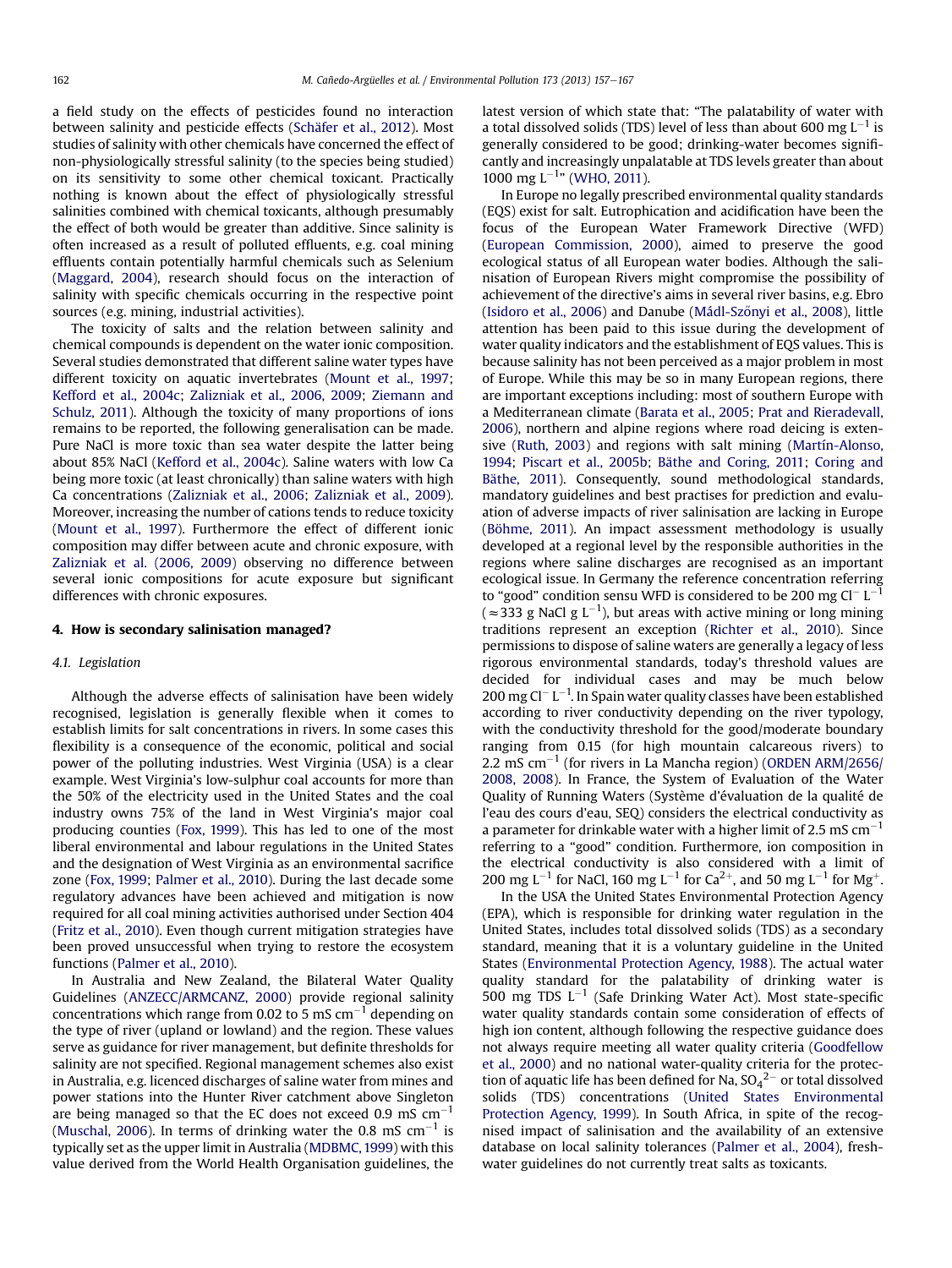#### 4.2. Management of river salinisation

Salinisation has important impacts on the goods and services that rivers provide to humans and therefore it may have high economic costs. For example, the salinisation of the Ganges water in Bangladesh has resulted in losses of millions of dollars related to crop and industrial machinery damage and posed a risk to human health ([Mirza, 1998](#page-9-0)). As outlined, concentrations of chloride higher than 250 mg L $^{-1}$  (  $\approx$  420 mg NaCl g L $^{-1}$ ) have been recognised as not potable for human consumption in USA ([Environmental Protection](#page-8-0) [Agency, 1988;](#page-8-0) [Environment Canada, 2001\)](#page-8-0) and a conductivity of 2.5 mS cm $^{-1}$  has been established as the limit for water for human consumption (which includes the water used in the food industry) in Spain ([RD 140/2003, 2003](#page-9-0)) and in France (SEQ Eau V2). Salt pollution has been reported to cause problems for the drinking water supply of some cities ([Braukmann and Böhme, 2011\)](#page-7-0), therefore requiring additional processing that increases supply costs. In dryland regions, river salinisation can have major impacts [\(Smedema and Shiati,](#page-10-0) [2002\)](#page-10-0). Rivers are often the only permanent and reliable source of water and salinities of 1.5 mS  $\text{cm}^{-1}$  and higher make the water unsuitable for irrigation of most crops ([Mirza,1998;](#page-9-0) [Muschal, 2006\)](#page-9-0).

Many strategies have been adopted to manage river salinisation, some are aimed to prevent further salinisation and decrease salt discharges, while others are aimed to decrease river salinity and minimise impacts on the ecosystem and its derived goods and services [\(Williams, 2001](#page-10-0)). The first management decision that has to be taken is to what extent the salinity disposal can be prevented and what is the trade-off (e.g. improving the river ecological quality versus a reduction in the mining activity that could be associated with a loss of economic activity). If the disposal cannot be prevented there are some techniques that can be used (e.g. integrated wastewater control systems using plate dolomite for ion exchange) to decrease the salinity of the water being disposed, but they need to be effective, technically and legally feasible and do not lead to disproportionate ecological (waste, energy) or economic costs ([Richter et al., 2010](#page-9-0)). The most cost-effective techniques are related to maximising the non-river disposal opportunities (e.g. evaporation ponds) and the dilution capacity of the river (i.e. disposal of salts during high flow, when the river's dilution capacity is highest). Another option is to transfer water from non salinised rivers in order to increase the dilution capacity of the river (O'[Keeffe and De](#page-9-0) [Moor, 1988](#page-9-0)), but this can have important ecological, political and social consequences that need to be considered.

A useful tool to guide management decisions is probabilistic risk assessment. Risk-based techniques are based on species sensitivity distributions [\(Posthuma et al., 2002\)](#page-9-0), which are derived from laboratory toxicity tests (96 h LC50 values), sub-lethal effects or maximum field distributions of the species [\(Kefford et al., 2004a;](#page-8-0) [Horrigan et al., 2005](#page-8-0)). When these data are contrasted to the real salinity values of the catchments, ecosystem protection values (trigger values) can be calculated to ensure the protection of a predefined proportion of taxa [\(Dunlop et al., 2005;](#page-8-0) [Environmental](#page-8-0) [Protection Agency, 2010\)](#page-8-0). Nonetheless these techniques require a large amount of data regarding toxicity or field distribution of the species, and some recent studies suggest that it would be more useful to prevent changes to ecological communities rather than protect species from exceeding their physiological sensitivity ([Kefford et al., 2010\)](#page-8-0). It is important to notice that once impacts on the ecosystem have occurred it may be difficult or even impossible to restore it to its initial condition [\(Landis et al., 2000;](#page-9-0) [Scheffer et al.,](#page-9-0) [2001;](#page-9-0) [Lovett et al., 2007](#page-9-0); [Duarte et al., 2009\)](#page-8-0). Therefore identifying thresholds of salt stress that produce ecological impairment is required [\(Petty et al., 2010\)](#page-9-0). If freshwater biodiversity should be preserved and ecosystem goods and services secured, impacts need to be anticipated and integrated catchment strategies need to be adopted. A good example of a successful management strategy is the Hunter River Salinity Trading Scheme upstream of Singleton. The scheme established the total allowable salt discharge from mines and power stations as a function of the ambient salinity in the river (members of the scheme coordinate their discharges to guarantee river conductivity  $<$  0.9 mS cm<sup>-1</sup>) and a salt credit trading was adopted giving each licence holder the flexibility to increase or decrease their allowable discharge while limiting the combined amount of salt discharged across the valley ([Department](#page-8-0) [of Environment and Conservation, 2003\)](#page-8-0).

#### 4.3. What are the expected future trends?

Climate change is likely to increase river salinity in some regions. An increase in water temperature and thus evaporation is expected ([Hengeveld,1990;](#page-8-0) [Arnell and Reynard,1996](#page-7-0); [Sereda et al., 2011](#page-10-0)), and a decrease in the amount of precipitation is forecasted in several regions including Central America, Northern and Southern Africa, most of Australia, Middle-East countries, Southern Europe, and Southern of the USA ([Kundzewicz et al., 2008](#page-9-0)). This will result in a decrease in the catchment runoff ([Nielsen and Brock, 2009\)](#page-9-0), which has been predicted for several major river basins like Amazon, Congo, Danube, Nile, Orinoco, Parana or Yangtze [\(Arora and Boer,](#page-7-0) [2001](#page-7-0); [Nijssen et al., 2001\)](#page-9-0). Reduced river discharges imply a lower dilution capacity that could be translated to higher salinity concentrations [\(Crowther and Hynes, 1977\)](#page-7-0), especially in dry and Mediterranean climates where prolonged droughts are common. Thus, in the context of global warming the areas threatened by secondary salinisation will most likely expand. Nonetheless climate effects on stream salinity are difficult to predict because they involve predictions for precipitation and temperature patterns, and the dynamic interactions between ground and surface water ([McNeil](#page-9-0) [and Cox, 2007\)](#page-9-0). The situation is likely to be aggravated by increasing water demand for human consumption, agriculture and industry, which will also reduce the dilution of salt effluents ([Schindler, 1997;](#page-9-0) [Schmandt, 2010](#page-9-0)). In fact, the increasing human population already exceeds the capacity of surface and ground water to sustain human activity in some regions [\(Grimm and Fisher, 1992;](#page-8-0) [Vörösmarty et al., 2000;](#page-10-0) [Wong et al., 2007](#page-10-0)). [Kaushal et al. \(2005\)](#page-8-0) predicted that baseline chloride concentrations in many rural streams in the USA would exceed 250 mg L<sup>-1</sup> (  $\approx$  417 mg NaCl L<sup>-1</sup>), thereby becoming toxic to sensitive freshwater organisms and not potable for human consumption. Although not due to climate change, the Australian Dryland Salinity Assessment [\(NLWRA, 2000\)](#page-9-0) predicted that 3.1 million ha of land will be affected by salt by the year 2050 and up to 20,000 km of streams could be significantly saltaffected over the next 20 years. In the Murray River (Australia) it has been predicted that riverine salinity will exceed drinking water standards for nearly 150 days a year ([MDBMC, 1999](#page-9-0)). Moreover increasing energy demands are likely to increase mining activity, e.g. coal consumption for electricity is expected to increase 42% from 2008 to 2030 [\(US Department of Energy, 2008\)](#page-10-0). Therefore, the future predictions clearly indicate that river salinisation will globally increase (i.e. more streams will be impacted and the salt stress will increase in already degraded streams).

#### 5. Future research

At an individual level the true energetic cost of osmoregulation remains under debate, and relevance of osmoregulatory studies to ecological effects in nature is unclear. In particular physiological studies have been undertaken to understand how organisms deal with salinity changes at the sub-individual level and have used environmentally unrealistic exposure scenarios (e.g. exposure to pure NaCl). Consequently, we are currently not able to predict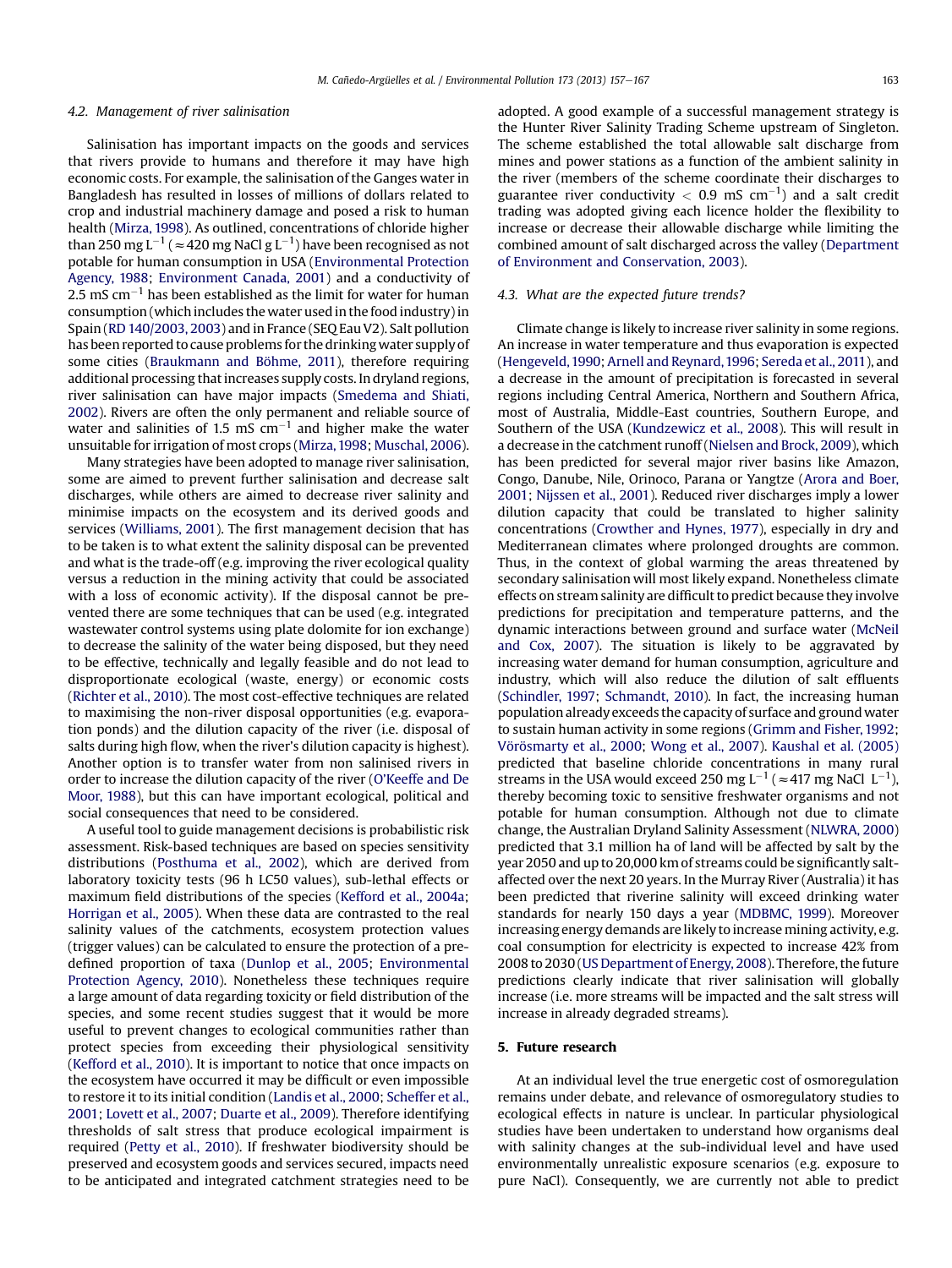<span id="page-7-0"></span>which salinity will be optimal (i.e. not cause adverse effects) for freshwater organisms in nature.

There is also a need to better understand how effects of salinity on individual organisms are affected by the ionic composition of the salinity and by other abiotic stressors. Ionic composition is particularly problematic as there are eight major ions (Na<sup>+</sup>, Ca<sup>2+</sup>,  $Mg^{2+}$ , K<sup>+</sup>, Cl<sup>-</sup>, SO<sub>4</sub><sup>2-</sup>, CO<sub>3</sub><sup>2-</sup> and HCO<sub>3</sub><sup>-</sup>). Here, we hypothesise based on previous findings [\(Mount et al., 1997;](#page-9-0) [Kefford et al., 2004c](#page-8-0); [Zalizniak et al., 2006, 2009;](#page-10-0) [Ziemann and Schulz, 2011\)](#page-10-0) that the relative proportion of the ions is more predictive of effects than the total concentration in terms of salinity. For example, [Sylvestre et al.](#page-10-0) [\(2001\)](#page-10-0) reported for Bolivian lakes that the abundance of several diatom species was likely related to the concentration of minor ions. Given that ionic proportions of total measured salinity can vary in space and time an understanding of their effects is critical for managing their management. This holds as well for the interaction of effects of additional stressors with physiologically stressful salinity concentrations.

At a community level more information is needed regarding the relationship between salinity and species richness. Although many studies have claimed to consider this relationship, most have actually considered species density  $-$  number of species per unit area or sample  $-$  while species richness refers to the number of species in a defined space or habitat of interest [\(Gotelli and Colwell,](#page-8-0) [2001\)](#page-8-0). A study that did consider changes in stream macroinvertebrate species richness with salinity in south-east Australia ([Kefford et al., 2011\)](#page-8-0) found that there was a complex relationship, with different response in total species and EPT species richness to salinity. Further studies are need in other regions and with other groups of organisms in order to confirm the results obtained from these first studies and to allow for robust conclusions. However, we hypothesise that the species richness of salt sensitive groups (e.g. EPT) will decrease with increasing salinity, while other groups will have maximum species richness at slightly elevated salinities.

Also at the community level there is a need to identify traits of organisms that are associated with resistance or susceptibility to salinisation in order to predict community changes by salt pollution, and there is very little information regarding the impact of river salinisation on trophic interactions. This information is extremely important since it could allow for the determination of the ecosystem response. In brackish-water lagoons it was found that salinity had a cascading effect that induced an hysterical response of the ecosystem, which shifted from a clear water state (macrophyte dominance) to a turbid water state (phytoplankton dominance) ([Jeppesen et al., 2007\)](#page-8-0). Such state shifts have important management implications, since it may be impossible to restore the initial conditions of the system and could occur as a result of secondary salinisation.

Finally, the impact of river salinisation on ecosystem goods and services has not been quantified yet. There is a pressing need to consider how salinity is associated with ecosystem functions and services with only one published study on this topic ([Schäfer et al.,](#page-9-0) [2012](#page-9-0)). We need to understand and communicate the economic, environmental and social costs of river salinisation in order to guide management and restoration efforts. Impacts need to be anticipated and mitigated, and future scenarios of climate change and increasing water demand have to be integrated into the ecological impact assessment.

#### References

ANZECC/ARMCANZ, 2000. Australian and New Zealand Guidelines for Fresh and Marine Water Quality, Australia and New Zealand Environment and Conservation Council and the Agriculture and Resource Management Council of Australia and New Zealand.

- Arnell, N.W., Reynard, N.S., 1996. The effects of climate change due to global warming on river flows in Great Britain. Journal of Hydrology  $183 (3-4)$ ,  $397-$ 424.
- Arora, V.K., Boer, G.J., 2001. Effects of simulated climate change on the hydrology of major river basins. Journal of Geophysical Research 106  $(D4)$ , 3335-3348.
- Babich, H., Stotzky, G., 1983. Developing standards for environmental toxicants: the need to consider abiotic environmental factors and microbe-mediated ecologic processes. Environmental Health Perspectives 49, 247-260.
- Bailey, S.A., Duggan, I.C., van Overdijk, C.D.A., Johengen, T.H., Reid, D.F., MacIsaac, H.J., 2004. Salinity tolerance of diapausing eggs of freshwater
- zooplankton. Freshwater Biology 49 (3), 286–295.<br>Baldwin, D., Rees, G., Mitchell, A., Watson, G., Williams, J., 2006. The short-term effects of salinization on anaerobic nutrient cycling and microbial community structure in sediment from a freshwater wetland. Wetlands  $26(2)$ ,  $455-464$ .
- Barata, C., Lekumberri, I., Vila-Escalé, M., Prat, N., Porte, C., 2005. Trace metal concentration, antioxidant enzyme activities and susceptibility to oxidative stress in the tricoptera larvae Hydropsyche exocellata from the Llobregat river basin (NE Spain). Aquatic Toxicology 74 (1), 3-19.
- Bäthe, J., Coring, E., 2011. Biological effects of anthropogenic salt-load on the aquatic fauna: a synthesis of 17 years of biological survey on the rivers Werra and Weser, Limnologica 41 (2), 125-133.
- Bäthe, J., 1997. Decreasing salinity in Werra and Weser (Germany): reactions of the phytoplankton and the macrozoobenthos. Limnologica  $27(1)$ ,  $111-119$ .
- Batterton, J.C., Baalen, C., 1971. Growth responses of blue-green algae to sodium chloride concentration. Archives of Microbiology 76 (2),  $151-165$ .
- Berenzina, N.A., 2002. Tolerance of freshwater invertebrates to changes in water salinity. Russian Journal of Ecology 34 (4), 261-266.
- Bernhardt, E.S., Palmer, M.A., 2011. The environmental costs of mountaintop mining valley fill operations for aquatic ecosystems of the Central Appalachians. Annals of the New York Academy of Sciences 1223 (1), 39-57.
- Blinn, D., Halse, S., Pinder, A., Shiel, R., 2004. Diatom and micro-invertebrate communities and environmental determinants in the western Australian wheatbelt: a response to salinization. Hydrobiologia 528 (1), 229-248.
- Bœuf, G., Payan, P., 2001. How should salinity influence fish growth? Comparative Biochemistry and Physiology 130 (4), 411-423.
- Böhme, D., 2011. Evaluation of brine discharge to rivers and streams: methodology of rapid impact assessment. Limnologica 41 (2), 80-89.
- Bonada, N.V.S., Rieradevall, M., Prat, N., 2005. Relationship between pollution and fluctuating asymmetry in the pollution-tolerant caddisfly Hydropsyche exocellata (Trichoptera, Insecta). Archiv für hydrobiologie 162 (2), 167-185.
- Boulton, A.J., Brock, A.J., 1999. Australian Freshwater Ecology Processes and Management. Gleneagles Publishing, Glen Osmond, Australia.
- Braukmann, U., Böhme, D., 2011. Salt pollution of the middle and lower sections of the river Werra (Germany) and its impact on benthic macroinvertebrates. Limnologica 41 $(2)$ , 113-124.
- Bunn, S.E., Davies, P.M., 1992. Community structure of the macroinvertebrate fauna and water quality of a saline river system in south-western Australia. Hydrobiologia 248, 143-160.
- Burton, R.S., 1991. Regulation of proline synthesis during osmotic stress in the copepod Tigriopus californicus. Journal of Experimental Zoology 259 (2), 166-173.
- Busse, S., Jahn, R., Schulz, C.-J., 1999. Desalinization of running waters: II. Benthic diatom communities: a comparative field study on responses to decreasing salinities. Limnologica  $-$  Ecology and Management of Inland Waters 29 (4), 465-474
- Cañedo-Argüelles, M., Grantham, T.E., Perrée, I., Rieradevall, M., Céspedes-Sánchez, R., Prat, N., 2012. Response of stream invertebrates to short-term salinization: a mesocosm approach. Environmental Pollution 166, 144-151.
- Carver, S., Storey, A., Spafford, H., Lynas, J., Chandler, L., Weinstein, P., 2009. Salinity as a driver of aquatic invertebrate colonisation behaviour and distribution in the wheatbelt of Western Australia. Hydrobiologia 617, 75-90.
- Chambers, D.L., 2011. Increased conductivity affects corticosterone levels and prey consumption in larval amphibians. Journal of Herpetology 45 (2), 219-223.
- Chapman, P.M., Bailey, H., Canaria, E., 2000. Toxicity of total dissolved solids associated with two mine effluents to chironomid larvae and early life stages of rainbow trout. Environmental Toxicology and Chemistry 19 (1), 210-214.
- Chinathamby, K., Reina, R.D., Bailey, P.C.E., Lees, B.K., 2006. Effects of salinity on the survival, growth and development of tadpoles of the brown tree frog, Litoria ewingii. Australian Journal of Zoology 54  $(2)$ , 97-105.
- Chotipuntu, P., 2003. Resource, Environmental & Heritage Sciences. University of Canberra, Canberra.
- Clark, T.M., Flis, B.J., Remold, S.K., 2004. Differences in the effects of salinity on larval growth and developmental programs of a freshwater and a euryhaline mosquito species (Insecta: Diptera, Culicidae). The Journal of Experimental Biology 207, 2289-2295.
- Coring, E., Bäthe, J., 2011. Effects of reduced salt concentrations on plant communities in the River Werra (Germany). Limnologica  $41$  (2),  $134-142$ .
- Crosa, G., Froebrich, J., Nikolayenko, V., Stefani, F., Galli, P., Calamari, D., 2006. Spatial and seasonal variations in the water quality of the Amu Darya River (Central Asia). Water Research 40 (11), 2237-2245.
- Crowther, R.A., Hynes, H.B.N., 1977. The effect of road deicing salt on the drift of stream benthos. Environmental Pollution  $14$  (2),  $113-126$ .
- De Wolf, H., Backeljau, T., Blust, R., 2004. Sensitivity to cadmium along a salinity gradient in populations of the periwinkle, Littorina littorea, using time-to-death analysis. Aquatic Toxicology 66  $(3)$ , 241–253.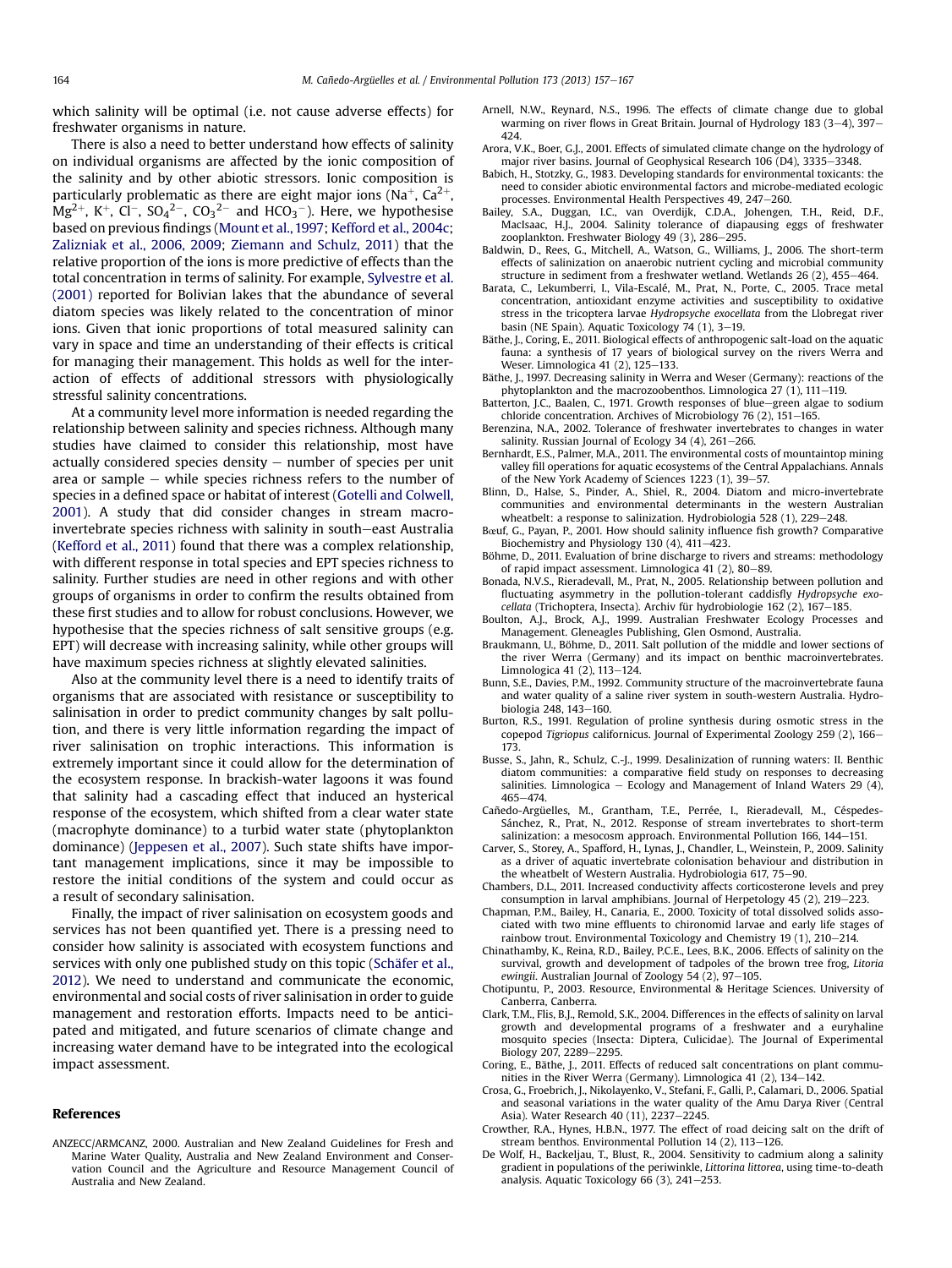- <span id="page-8-0"></span>Demers, C.L., Sage, R.W., 1990. Effects of road deicing salt on chloride levels in four adirondack streams. Water, Air, and Soil Pollution 49 (3-4), 369-373.
- Department of Environment and Conservation, 2003. Hunter River Salinity Trading Scheme Working Together to Protect River Quality and Sustain Economic Development. Sydney.
- Dickman, M.D., Gochnauer, M.B., 1978. Impact of sodium chloride on the microbiota of a small stream. Environmental Pollution 17 (2),  $109-126$ .
- Dikio, E.D., 2010. Water quality evaluation of Vaal river, Sharpeville and Bedworth lakes in the Vaal region of south Africa. Research Journal of Applied Sciences, Engineering and Technology 2 (6), 574-579.
- Duarte, C.M., Conley, D.J., Cartensen, J., Sánchez-Camacho, M., 2009. Return to Neverland: shifting baselines affect Eutrophication restoration targets. Estuaries and Coasts  $32, 29-36$ .
- Dunlop, J., McGregor, G., Horrigan, N., 2005. Potential Impacts of Salinity and Turbidity in Riverine Ecosystems, National Action Plan for Salinity and Water Quality, ISBN 1741720788. WQ06 Technical Report. QNRM05523. Available at: [http://www.wqonline.info/Documents/Report\\_WQ06\\_Review\\_reduced.pdf](http://www.wqonline.info/Documents/Report_WQ06_Review_reduced.pdf).
- Dunlop, J.E., Horrigan, N., McGregor, G., Kefford, B.J., Choy, S., Prasad, R., 2008. Effect of spatial variation on salinity tolerance of macroinvertebrates in Eastern Australia and implications for ecosystem protection trigger values. Environmental Pollution  $151.621 - 630$ .
- Dyer, S.D., Coats, J.R., Bradbury, S.P., Atchison, G.J., Clark, J.M., 1989. Effects of water hardness and salinity on the acute toxicity and uptake of fenvalerate by bluegill (Lepomis macrochirus). Bulletin of Environmental Contamination and Toxicology 42 (3), 359-366.
- Echols, B., Currie, R., Cherry, D., 2010. Preliminary results of laboratory toxicity tests with the mayfly Isonychia bicolor (Ephemeroptera: Isonychiidae) for development as a standard test organism for evaluating streams in the Appalachian coalfields of Virginia and West Virginia. Environmental Monitoring and Assessment 169 (1), 487-500.
- Environment Canada, 2001. Canadian Environmental Protection Act, 1999, Priority Substances List Assessment Report - Road Salt, Hull, Quebec.
- Environmental Protection Agency, 1988. Ambient Water Quality Criteria for Chloride, Office of Water, Regulations, and Standards, Criteria and Standards Division, Washington, DC. EPA Pub. No. 440588001.
- Environmental Protection Agency, 2010. A Field-based Aquatic Life Benchmark for Conductivity in Central Appalachian Streams. Office of Research and Development, National Center for Environmental Assessment, Washington, DC. EPA/ 600/R-10/023A.
- European Commission, 2000. Directive 2000/60/EC of the European parliament and of the council of 23 october 2000 establishing a framework for community action in the field of water policy. Official Journal of the European Communities  $43, 1 - 72.$
- Ferreri, C.P., Stauffer, J.R., Stecko, T.D., 2004. Evaluating Impacts of Mountain Top Removal/Valley Fill Coal Mining on Stream Fish Populations. In: 2004 National Meeting of the American Society of Mining and Reclamation, pp. 576-592.
- Fox, J., 1999. Mountaintop removal in West Virginia. Organization & Environment 12  $(2)$ , 163-183.
- Fritioff, A., Kautsky, L., Greger, M., 2005. Influence of temperature and salinity on heavy metal uptake by submersed plants. Environmental Pollution 133, 265-274.
- Fritz, K.M., Fulton, S., Johnson, B.R., Barton, C.D., Jack, J.D., Word, D.A., Burke, R.A., 2010. Structural and functional characteristics of natural and constructed channels draining a reclaimed mountaintop removal and valley fill coal mine. Journal of the North American Benthological Society 29 (2), 673-689.
- Funge-Smith, S.J., Taylor, A.C., Whitley, J., Brown, J.H., 1995. Osmotic and ionic regulation in the giant Malaysian fresh water prawn, Macrobrachium rosenbergii (de Man), with special reference to strontium and bromine. Comparative Biochemistry and Physiology 110A (4), 357-365.
- García-Criado, F., Tomé, A., Vega, F., Antolín, C., 1999. Performance of some diversity and biotic indices in rivers affected by coal mining in northwestern Spain. Hydrobiologia 394 (0), 209-217.
- Goodfellow, W.L., Ausley, L.W., Burton, D.T., Denton, D.L., Dorn, P.B., Grothe, D.R., Heber, M.A., Norberg-King, T.J., Rodgers, J.H., 2000. Major ion toxicity in effluents: a review with permitting recommendations. Environmental Toxicology and Chemistry 19  $(1)$ , 175-182.
- Gotelli, N.J., Colwell, R.K., 2001. Quantifying biodiversity: procedures and pitfalls in the measurement and comparison of species richness. Ecology Letters 4 (4), 379-391.
- Grimm, N.B., Fisher, S.G., 1992. Responses of arid-land streams to changing climate. In: Firth, P., Fisher, S.G. (Eds.), Global Climate Change and Freshwater Ecosystems. Springer-Verlag, New York.
- Hall, L.W., Anderson, R.D., 1995. The influence of salinity on the toxicity of various classes of chemicals to aquatic biota. Critical Reviews in Toxicology 25 (4),  $281-$ 346.
- Hall, C.J., Burns, C.W., 2002. Mortality and growth responses of Daphnia carinata to increases in temperature and salinity. Freshwater Biology 47  $(3)$ , 451-458.
- Hanes, R.E., Zelazny, L.W., Blaser, R.E., 1970. Effects of Deicing Salts on Water Quality and Biota: Literature Review and Recommended Research, National Cooperative Highway Research Program Report 91, Highway Research Board, National Research Council, Washington, D.C.
- Hart, B.T., Bailey, P., Edwards, R., Hortle, K., James, K., McMahon, A., Meredith, C., Swadling, K., 1991. A review of the salt sensitivity of the Australian freshwater biota. Hydrobiologia 210, 105-144.
- Hartman, K., Kaller, M., Howell, J., Sweka, J., 2005. How much do valley fills influence headwater streams? Hydrobiologia 532 (1), 91-102.
- Hassell, K.L., Kefford, B.J., Nugegoda, D., 2006. Sub-lethal and chronic salinity tolerances of three freshwater insects: Cloeon sp. and Centroptilum sp. (Ephemeroptera: Baetidae) and Chironomus sp. (Diptera: Chironomidae). The Journal of Experimental Biology 209,  $4024-4032$ .
- Hengeveld, H.G., 1990. Global climate change: implications for air temperature and water supply in Canada. Transactions of the American Fisheries Society 119 (2),  $176 - 182$
- Henry, R.P., Wheatly, M.G., 1992. Interaction of respiration, ion regulation, and acidbase balance in the everyday life of aquatic crustaceans. American Zoologist 32  $(3), 407 - 416.$
- Herczeg, A.L., Dogramaci, S.S., Leaney, F.W.J., 2001. Origin of dissolved salts in a large, semi-arid groundwater system: Murray Basin, Australia. Marine and Freshwater Research 52  $(1)$ , 41-52.
- Horrigan, N., Choy, S., Marshall, J., Recknagel, F., 2005. Response of stream macroinvertebrates to changes in salinity and the development of a salinity index. Marine and Freshwater Research 56 (6), 825–833.
- Isidoro, D., Quílez, D., Aragüés, R., 2006. Environmental impact of irrigation in La Violada District (Spain). Journal of Environmental Quality 35 (3), 766-775.
- James, K.R., Cant, B., Ryan, T., 2003. Responses of freshwater biota to rising salinity levels and implications for saline water management: a review. Australian Journal of Botany 51, 703-713.
- Jeppesen, E., Søndergard, M., Pedersen, A.R., Jürgens, K., Strzelczak, A., Lauridsen, T.L., Johansson, L.S., 2007. Salinity induced regime shift in shallow brackish lagoons. Ecosystems  $10.47-57.$
- Johnson, B.R., Haas, A., Fritz, K.M., 2010. Use of spatially explicit physicochemical data to measure downstream impacts of headwater stream disturbance. Water Resources Research 46 (9), W09526.
- Karraker, N.E., 2007. Are embryonic and larval green frogs (Rana clamitans) insensitive to road deicing salt. Herpetological Conservation and Biology 2 (1),  $35 - 41$
- Kaushal, S.S., Groffman, P.M., Likens, G.E., Belt, K.T., Stack, W.P., Kelly, V.R., Band, L.E., Fisher, G.T., 2005. Increased salinization of fresh water in the northeastern United States. Proceedings of the National Academy of Sciences of the United States of America 102 (38), 13517-13520.
- Kay, W.R., Halse, S.A., Scanlon, M.D., Smith, M.J., 2001. Distribution and environmental tolerances of aquatic macroinvertebrate families in the agricultural zone of southwestern Australia. Journal of the North American Benthological Society 20 (2), 182-199.
- Kefford, B.J., Nugegoda, D., 2005. No evidence for a critical salinity threshold for growth and reproduction in the freshwater snail Physa acuta. Environmental Pollution 134, 377-383.
- Kefford, B., Palmer, C., Pakhomova, L., Nugegoda, D., 2004a. Comparing different approaches to measuring the salinity tolerance of freshwater invertebrates. Water SA 30, 499-506.
- Kefford, B.J., Dalton, A., Palmer, C.G., Nugegoda, D., 2004b. The salinity tolerance of eggs and hatchlings of selected aquatic macroinvertebrates in south-east Australia and South Africa. Hydrobiologia 517 (1), 179-192.
- Kefford, B.J., Papas, P.J., Metzeling, L., Nugegoda, D., 2004c. Do laboratory salinity tolerances of freshwater animals correspond with their field salinity? Environmental Pollution 129, 355-362.
- Kefford, B.J., Nugegoda, D., Metzeling, L., Fields, E.J., 2006a. Validating species sensitivity distributions using salinity tolerance of riverine macroinvertebrates in the southern Murray-Darling Basin (Victoria, Australia). Canadian Journal of Fisheries and Aquatic Sciences 63, 1865-1877.
- Kefford, B.J., Zalizniak, L., Nugegoda, D., 2006b. Growth of the damselfly Ischnura heterosticta is better in saline water than freshwater. Environmental Pollution 141, 409-419
- Kefford, B.J., Schäfer, R.B., Liess, M., Goonan, P., Metzeling, L., Nugegoda, D., 2010. A similarity-index-based method to estimate chemical concentration limits protective for ecological communities. Environmental Toxicology and Chemistry 29 (9), 2123-2131.
- Kefford, B.J., Marchant, R., Schäfer, R.B., Metzeling, L., Dunlop, J.E., Choy, S.C., Goonan, P., 2011. The definition of species richness used by species sensitivity distributions approximates observed effects of salinity on stream macroinvertebrates. Environmental Pollution 159 (1), 302-310.
- Kefford, B.J., Hickey, G.L., Gasith, A., Ben-David, E., Dunlop, J.E., Palmer, C.G., Allan, K., Choy, S.C., Piscart, C., 2012a. Global scale variation in the salinity sensitivity of riverine macroinvertebrates: Eastern Australia, France, Israel and South Africa. PLoS ONE 7 (5), e35224.
- Kefford, B.J., Schäfer, R.B., Metzeling, L., 2012b. Risk assessment of salinity and turbidity in Victoria (Australia) to stream insects' community structure does not always protect functional traits. Science of The Total Environment 415 (0),  $61 - 68.$
- Kefford, B.J., 1998. Is salinity the only water quality parameter affected when saline water is disposed in rivers? International Journal of Salt Lake Research 7 (4),  $285 - 299.$
- Kennedy, A.J., Cherry, D.S., Currie, R.J., 2003. Field and laboratory assessment of a coal processing effluent in the leading creek watershed, Meigs County, Ohio. Archives of Environmental Contamination and Toxicology  $44$  (3), 0324-0331.
- Kennedy, A.J., Cherry, D.S., Currie, R.J., 2004. Evaluation of ecologically relevant bioassays for a lotic system impacted by a Coal-mine effluent, using Isonychia. Environmental Monitoring and Assessment 95  $(1)$ , 37-55.
- Kennedy, A., Cherry, D., Zipper, C., 2005. Evaluation of ionic contribution to the toxicity of a coal-mine effluent using Ceriodaphnia dubia. Archives of Environmental Contamination and Toxicology 49 (2), 155-162.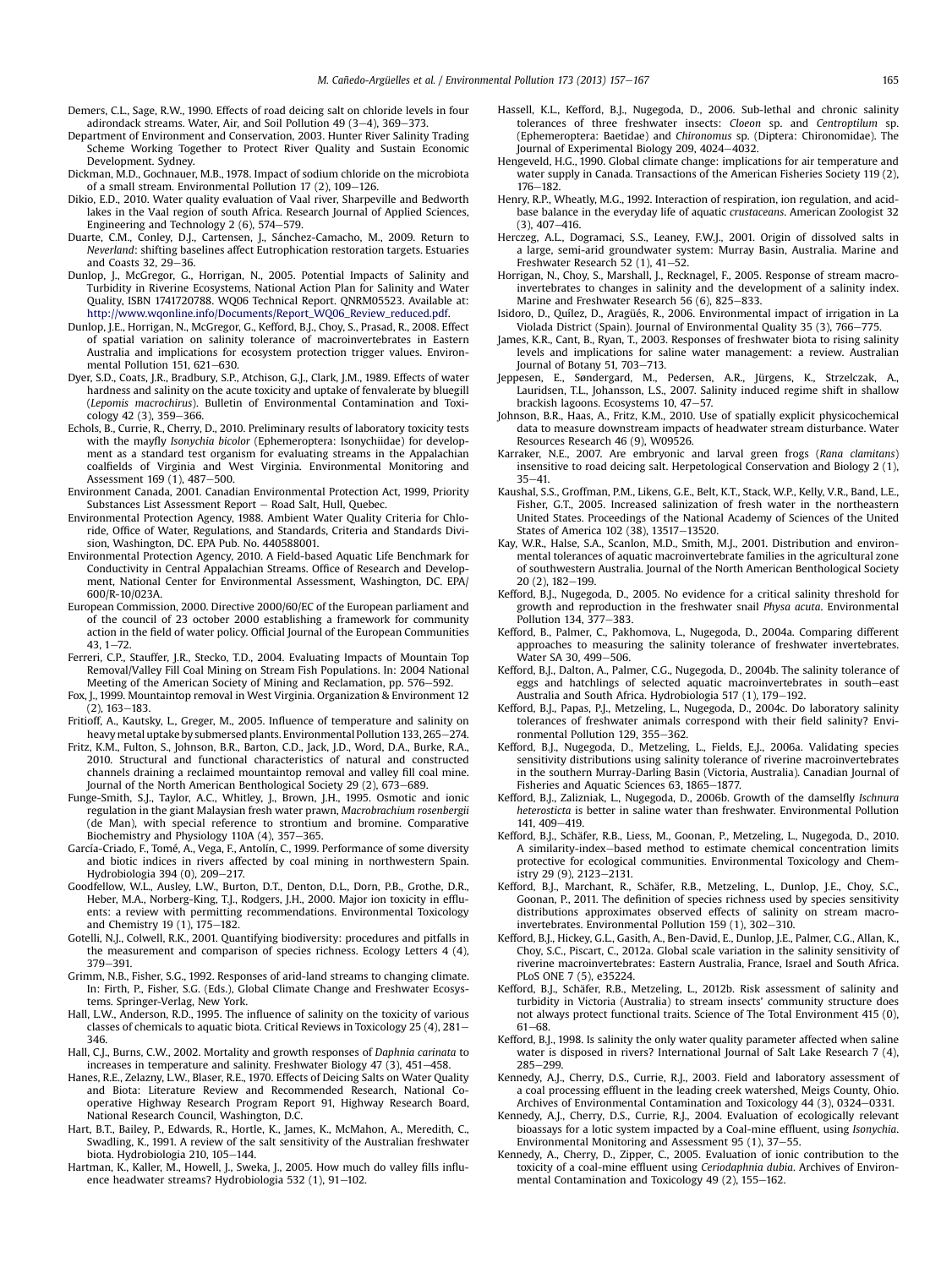- <span id="page-9-0"></span>Kipriyanova, L.M., Yermolaeva, N.I., Bezmaternykh, D.M., Dvurechenskaya, S.Y., Mitrofanova, E.Y., 2007. Changes in the biota of Chany Lake along a salinity gradient. Hydrobiologia 576, 83-93.
- Koç, C., 2008. The environmental effects of salinity load in Great Menderes Basin irrigation schemes. Environmental Monitoring and Assessment 146 (1), 479-489.
- Konstantinov, A.S., Martynova, V.V., 1993. Effect of salinity fluctuations on energetics of juvenile fish. Journal of Ichthyology 33, 161–166.<br>Kundzewicz, Z.W., Mata, L.J., Arnell, N.W., Döli, P., Jimenez, B., Miller, K., Oki, T.,
- Sen, Z., Shiklomanov, I., 2008. The implications of projected climate change for freshwater resources and their management. Hydrological Sciences Journal 53  $(1), 3-10.$
- Landis, W.G., Markiewicz, A.J., Matthews, R.A., Matthews, G.B., 2000. A test of the community conditioning hypothesis: persistence of effects in model ecological structures dosed with the jet fuel jp-8. Environmental Toxicology and Chemistry 19 (2), 327-336.
- Lerotholi, S., Palmer, C.G., Rowntree, K., 2004. Bioassessment of a River in a Semiarid, Agricultural Catchment, Eastern Cape. In: Proceedings of the 2004 Water Institute of Southern Africa (WISA) Biennial Conference, Cape Town, South Africa, pp. 338-344.
- Létolle, R., Chesterikoff, A., 1999. Salinity of surface waters in the Aral sea region. International Journal of Salt Lake Research 8  $(4)$ , 293-306.
- Löfgren, S., 2001. The chemical effects of deicing salt on soil and stream water of five catchments in southeast Sweden. Water, Air, & Soil Pollution 130 (1), 863-868.
- Lovett, S., Price, P., Edgar, B., 2007. Salt, Nutrient, Sediment and Interactions: Findings from the National River Contaminants Program, Land & Water Australia.
- Mádl-Szőnyi, J., Tóth, J., Pogácsás, G., 2008. Soil and wetland salinization in the framework of the Danube-Tisza Interfluve hydrogeologic type section. Central European Geology 51 (3), 203-217.
- Madsen, S.S., Larsen, B.K., Jensen, F.B., 1996. Effects of freshwater to seawater transfer on osmoregulation, acid-base balance and respiration in river migrating whitefish (Coregonus lavaretus). Journal of Comparative Physiology  $166(2)$ ,  $101-109$ .
- Maggard, R.R., 2004. The Occurrence and Impacts of Selenium in Aquatic Systems Downstream of a Mountaintop Mining Operation in Central Appalachia, National Meeting of the American Society of Mining and Reclamation.
- Marshall, N.A., Bailey, P.C.E., 2004. Impact of secondary salinization on freshwater ecosystems: effects of contrasting, experimental, short-term releases of saline wastewater on macroinvertebrates in a lowland stream. Marine and Freshwater Research 55, 509-523.
- Martín-Alonso, J., 1994. Barcelona's water supply improvement: the brine collector of the Llobregat river. Water Science and Technology 30 (10), 221-227.
- McEvoy, P., Goonan, P., 2003. Salinity is not necessarily bad for biodiversity: case studies of invertebrates from South Australian streams and River Murray wetlands. Records of the South Australian Museum 7, 131-134.
- McNeil, H.V., Cox, M.E., 2007. Defining the climatic signal in stream salinity trends using the interdecadal Pacific Oscillation and its rate of change. Hydrology and Earth System Sciences 11 (4), 1295-1307.
- MDBMC, 1999. The Salinity Audit of the Murray-Darling Basin. A 100-year Perspective, 1999. Murray-Darling Basin Ministerial Council, Canberra.
- Merriam, E.R., Petty, J.T., Merovich, G.T., Fulton, J.B., Strager, M.P., 2011. Additive effects of mining and residential development on stream conditions in a central Appalachian watershed. Journal of the North American Benthological Society 30  $(2)$ , 399-418.
- Millán, A., Velasco, J., Gutiérrez-Cánovas, C., Arribas, P., Picazo, F., Sánchez-Fernández, D., Abellán, P., 2011. Mediterranean saline streams in southeast Spain: what do we know? Journal of Arid Environments 75 (12), 1352-1359.
- Millennium Ecosystem Assessment, 2005. Ecosystems and Human Well-being: Synthesis. Island Press, Washington, DC.
- Mirza, M.M.Q., 1998. Diversion of the Ganges water at Farakka and its effects on salinity in Bangladesh. Environmental Management 22 (5), 711-722.
- Mount, D.R., Gulley, D.D., Hockett, J.R., Garrison, T.D., Evans, J.M., 1997. Statistical models to predict the toxicity of major ions to Ceriodaphnia dubia, Daphnia magna and Pimephales promelas (fathead minnows). Environmental Toxicology and Chemistry 16 (10), 2009-2019.
- Muschal, M., 2006. Assessment of risk to aquatic biota from elevated salinity-a case study from the Hunter River, Australia. Journal of Environmental Management 79 (3), 266-278.
- Nielsen, D., Brock, M., 2009. Modified water regime and salinity as a consequence of climate change: prospects for wetlands of Southern Australia. Climatic Change  $95(3)$ , 523 $-533$ .
- Nielsen, D.L., Brock, M.A., Crosslé, K., Harris, K., Healey, M., Jarosinski, I., 2003. The effects of salinity on aquatic plant germination and zooplankton hatching from two wetland sediments. Freshwater Biology 48 (12), 2214-2223.
- Nijssen, B., O'Donnell, Greg M., Lettenmaier, Dennis P., Lohmann, Dag, Wood, Eric F., 2001. Predicting the discharge of global rivers. Journal of Climate 14, 3307-3323.
- NLWRA, 2000. Australian Dryland Salinity Assessment. National Land and Water Resources Audit.
- Odum, W.E., 1988. Comparative ecology of tidal freshwater and salt marshes. Annual Review of Ecology and Systematics  $19(1)$ ,  $147-176$ .
- O'Keeffe, J.H., De Moor, F.C., 1988. Changes in the physico-chemistry and benthic invertebrates of the great fish river, South Africa, following an interbasin transfer of water. Regulated Rivers: Research & Management 2 (1), 39-55.
- ORDEN ARM/2656/2008, 2008. Instrucción de planificación hidrológica. BOE 229, 38472-38582
- Palmer, C.G., Muller, W.J., Gordon, A.K., Scherman, P.-A., Davies-Coleman, H.D., Pakhomova, L., De Kock, E., 2004. The development of a toxicity database using freshwater macroinvertebrates, and its application to the protection of South African water resources. South African Journal of Science  $100(11 \& 12)$ , 643-650.
- Palmer, M.A., Bernhardt, E.S., Schlesinger, W.H., Eshleman, K.N., Foufoula-Georgiou, E., Hendryx, M.S., Lemly, A.D., Likens, G.E., Loucks, O.L., Power, M.E., White, P.S., Wilcock, P.R., 2010. Mountaintop mining consequences. Science 327  $(5962)$ ,  $148-149$ .
- Patrick, M., Bradley, T., 2000. The physiology of salinity tolerance in larvae of two species of Culex mosquitoes: the role of compatible solutes. The Journal of Experimental Biology 203, 821-830.
- Peck, A., 1978. Salinization of non-irrigated soils and associated streams: a review. Soil Research 16 (2), 157-168.
- Petty, J.T., Fulton, J.B., Strager, M.P., Merovich, G.T., Stiles, J.M., Ziemkiewicz, P.F., 2010. Landscape indicators and thresholds of stream ecological impairment in an intensively mined Appalachian watershed. Journal of the North American Benthological Society 29  $(4)$ , 1292-1309.
- Pinder, A.M., Halse, S.A., Mcrae, J.M., Shiel, R.J., 2005. Occurrence of aquatic invertebrates of the wheatbelt region of Western Australia in relation to salinity. Hydrobiologia 543,  $1-24$ .
- Piscart, C., Lecerf, A., Usseglio-Polatera, P., Moreteau, J.-C., Beisel, J.-N., 2005a. Biodiversity patterns along a salinity gradient: the case of net-spinning caddisflies. Biodiversity and Conservation 14 (9), 2235-2249.
- Piscart, C., Moreteau, J.-C., Beisel, J.-N., 2005b. Biodiversity and structure of macroinvertebrate communities along a small permanent salinity gradient<br>(Meurthe-river, France). Hydrobiologia 551 (1), 227–236.
- Piscart, C., Usseglio-Polatera, P., Moreteau, J.-C., Beisel, J.-N., 2006. The role of salinity in the selection of biological traits of freshwater invertebrates. Archiv für hydrobiologie 166, 185-198.
- Piscart, C., Webb, D., Beisel, J., 2007. An acanthocephalan parasite increases the salinity tolerance of the freshwater amphipod Gammarus roeseli (Crustacea: Gammaridae). Naturwissenschaften 94 (9), 741-747.
- Piscart, C., Kefford, B.J., Beisel, J.-N., 2011. Are salinity tolerances of non-native macroinvertebrates in France an indicator of potential for their translocation in a new area? Limnologica 41 $(2)$ , 107-112.
- Pond, G.J., Passmore, M.E., Borsuk, F.A., Reynolds, L., Rose, C.J., 2008. Downstream effects of mountaintop coal mining: comparing biological conditions using family- and genus-level macroinvertebrate bioassessment tools. Journal of the North American Benthological Society 27 (3), 717-737.
- Pond, G., 2010. Patterns of Ephemeroptera taxa loss in Appalachian headwater streams (Kentucky, USA). Hydrobiologia 641 (1), 185-201.
- Posthuma, L., Suter, G.W., Traas, T.P., 2002. Species Sensitivity Distributions in Ecotoxicology. Lewis, Boca Raton, 587 pp.
- Prat, N., Rieradevall, M., 2006. 25-years of biomonitoring in two mediterranean streams (Llobregat and Besòs basins, NE Spain). Limnetica  $25(1-2)$ ,  $541-550$ .
- RD 140/2003, 2003. Criterios sanitarios de la calidad del agua de consumo humano. BOE 45, 7228-7245.
- Remane, A., Schlieper, C., 1971. Biology of Brackish Water. Wiley Interscience, New York, 372 pp.
- Richter, S., Borchardt, D., Ewen, C., 2010. Recommendation Werra/Weser River Water Protection and Potash Production  $-$  Executive Summary.
- Ruth, O., 2003. The effects of de-icing in Helsinki urban streams, southern Finland. Water Science and Technology 48 (9), 33-43.
- Saab, J., Bassil, G., Abou Naccoul, R., Stephan, J., Mokbel, I., Jose, J., 2011. Salting-out phenomenon and 1-octanol/water partition coefficient of metalaxyl pesticide. Chemosphere 82 (6), 929-934.
- Salt Institute, 1992. Deicing Salt Facts-(A Quick Reference). Salt Institute, Alexandria, VA.
- Sanzo, D., Hecnar, S.J., 2006. Effects of road de-icing salt (NaCl) on larval wood frogs (Rana sylvatica). Environmental Pollution 140  $(2)$ , 247-256.
- Sarma, S.S.S., Elguea-Sánchez, B., Nandini, S., 2002. Effect of salinity on competition between the rotifers Brachionus rotundiformis Tschugunoff and Hexarthra jenkinae (De Beauchamp) (Rotifera). Hydrobiologia 474  $(1)$ , 183-188.
- Schäfer, R.B., Kefford, B.J., Metzeling, L., Liess, M., Burgert, S., Marchant, R., Pettigrove, V., Goonan, P., Nugegoda, D., 2011. A trait database of stream invertebrates for the ecological risk assessment of single and combined effects of salinity and pesticides in South-East Australia. Science of The Total Environment 409 (11), 2055-2063.
- Schäfer, R.B., Bundschuh, M., Rouch, D.A., Szöcs, E., Von Der Ohe, P.C., Pettigrove, V., Schulz, R., Nugegoda, D., Kefford, B.J., 2012. Effects of pesticide toxicity, salinity and other environmental variables on selected ecosystem functions in streams and the relevance for ecosystem services. Science of the Total Environment 415, 69-78.
- Scheffer, M., Carpenter, S.R., Foley, J.A., Folke, C., Walker, B., 2001. Catastrophic shifts in ecosystems. Nature  $413(11)$ , 591-596.
- Scherman, P.A., Muller, W.J., Palmer, C.G., 2003. Links between ecotoxicology, biomonitoring and water chemistry in the integration of water quality into environmental flow assessments. River Research and Applications 19  $(5-6)$ , 483-493.
- Schindler, D.W., 1997. Widespread effects of climatic warming on freshwater ecosystems in North America. Hydrological Processes 11 (8), 1043-1067.
- Schmandt, J., 2010. Rivers in Semi-arid Lands: Impact of Dams, Climate and People,  $ICDI + 18$ . In: 2nd International Conference: Climate, Sustainability and Development in Semi-arid Regions. Fortaleza Ceará, Brazil.